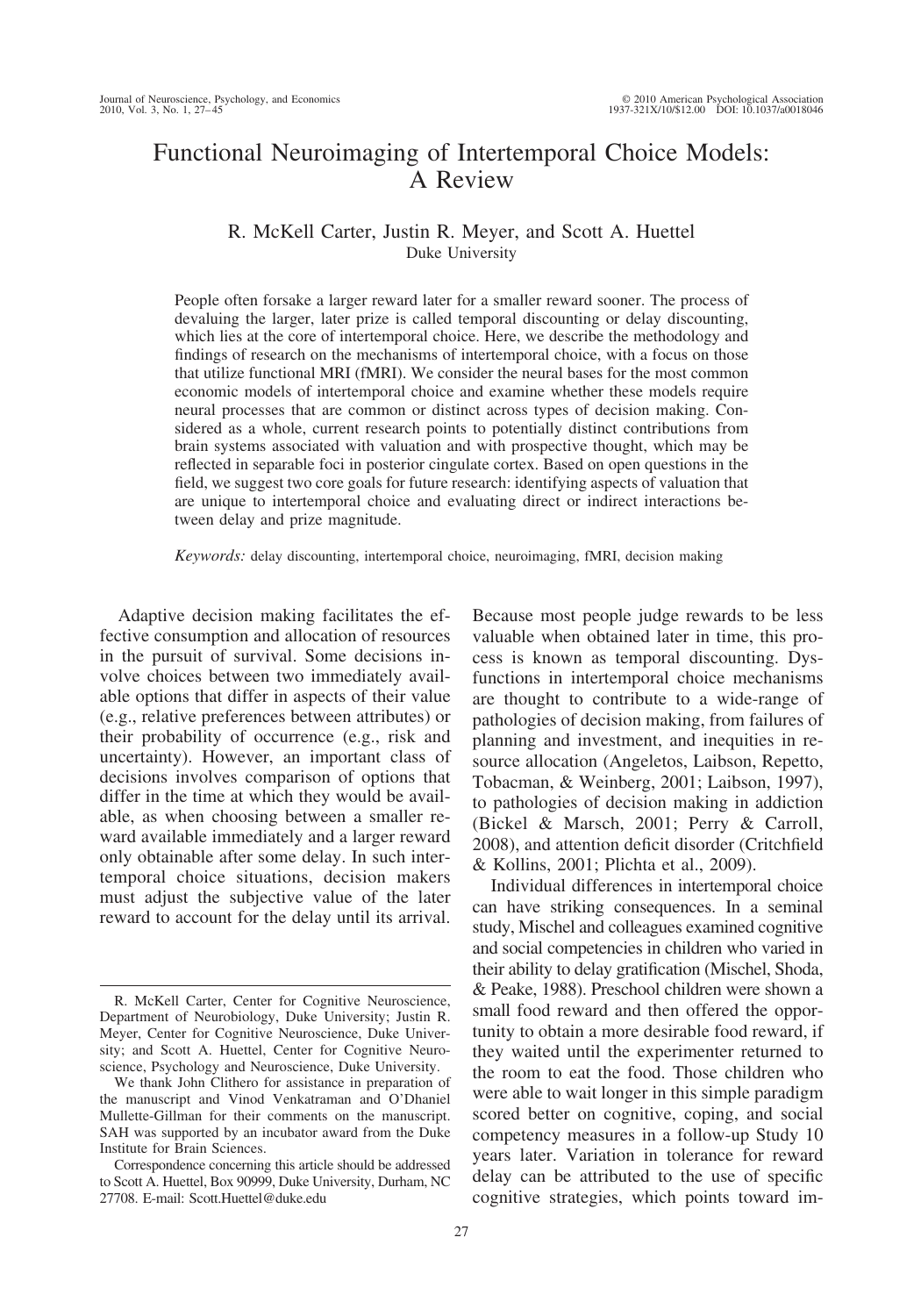portant directions for improving decision making through a better understanding of intertemporal choice.

There exists a substantial literature on intertemporal choice behavior. As first described by Samuelson (1937) and now replicated and extended in many studies, most individuals willingly sacrifice value to obtain a reward within a shorter time interval (for reviews, see Frederick, Loewenstein, & O'Donoghue, 2002; Kalenscher & Pennartz, 2008; Loewenstein & Prelec, 1992). Such discounting effects are ubiquitous for both primary rewards (e.g., food, juice; Ainslie, 1974; Kobayashi & Schultz, 2008; McClure, Ericson, Laibson, Loewenstein, & Cohen, 2007; Richards, Mitchell, Wit, & Seiden, 1997) and secondary rewards (e.g., money; Thaler, 1981; for review see Loewenstein & Prelec, 1992; Strotz, 1956; Tesch & Sanfey, 2008), although an opposite phenomenon is sometimes observed for aversive stimuli, which can become more negative if farther away in time (i.e., increasingly dreaded; Berns et al., 2006). In Samuelson's formulation, temporal discounting was modeled as an exponential decay function where the subjective value (U), after a delay D, is given by  $U = Ae^{-\beta D}$  (Equation 1), where A is the amount of the prize and  $\beta$  is the discount rate. Using an exponential function can be readily shown to be normative, in that it treats all future delay intervals similarly and thus cannot lead to inconsistent or time-varying preferences.

More recent formulations have adopted alternative mathematical frameworks to account for anomalies in intertemporal choice behavior. Most notably, individuals tend to exhibit inconsistent preferences depending on the time until rewards are available (Prelec & Loewenstein, 1991; Thaler, 1981). For example, when choosing between \$100 now and \$110 in 2 weeks, most individuals prefer the smaller and more immediate reward. However, when choosing between \$100 in 36 weeks and \$110 in 38 weeks, nearly all people choose the larger reward— even though this latter scenario will become identical to the former in 36 weeks. This inconsistency, often called the immediacy effect, implies that the mechanism used to calculate intertemporal value shows a strong preference for immediate rewards but a shallower discounting curve at longer times. Proposed alternative models that have these characteristics include a hyperbolic function (Kirby & Marakovic, 1995; Laibson, 1997, 1998; Strotz, 1956) as well as a quasi-hyperbolic function utilizing two exponential decay functions (Loewenstein, 1996; Phelps, 1968; Shefrin & Thaler, 1988).

Given the importance of intertemporal choice – and the ongoing debate about its constituent processes – there has been substantial recent interest in using neuroscience methods to elucidate its underlying mechanisms. Reflecting this interest, more than a dozen recent functional neuroimaging studies (see Table 1) have explored a range of intertemporal choice phenomena. We begin this review with an overview of these studies' methods, with particular focus on how designs used in neuroimaging research differ from those used in behavioral research (both in humans and animals). We then examine the evidence that addresses two core questions about intertemporal choice. How is the value of a delayed reward computed? And, are there aspects of the valuation and decision process that are unique to intertemporal choice?

Together, these questions bear on a topic central to neuroeconomic research: the existence of a common neural currency for reward (Deaner, Khera, & Platt, 2005; Montague & Berns, 2002; Montague & King-Casas, 2007). At one extreme, evidence that intertemporal choice shares valuation and decision mechanisms with other forms of choice (Benzion, Rapoport, & Yagil, 1989; Green & Myerson, 1996) would support the conclusion that subjective value is represented in a single neural currency. Under this perspective, temporal delay is one of many factors that contribute to a representation of value for a choice option, but that the value representation itself has no special qualities because of temporal delay. At another extreme, evidence of fundamental differences between intertemporal choice and other types of choice could lead to the conclusion that intertemporal choice reflects, at least in part, the workings of a separate system for valuation (Chapman & Weber, 2006; Prelec & Loewenstein, 1991). Thus considered, the subjective value of a delayed outcome would only be compared with other value signals at a final step before output (e.g., response selection). As a précis of our conclusions, the current evidence from neuroimaging studies supports an intermediate perspective: that initial aspects of inter-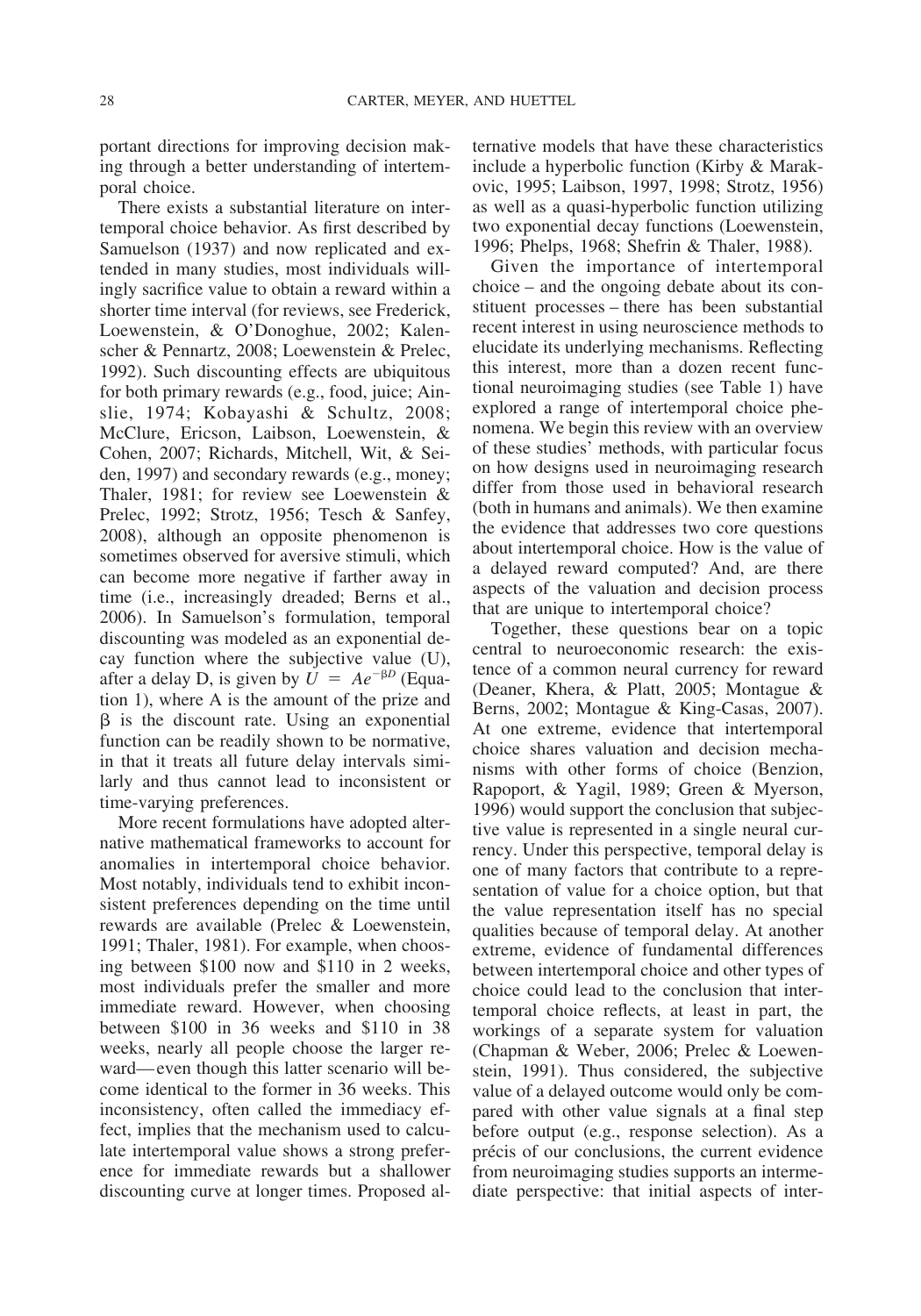|                                         |               |                                                                                                                                           |                                                                                                                                                                          | Immediate prize        |     | Delay prize                                                                                                                                                                                                                                                        |                                                                                                                               | Delay length                                                                                        |
|-----------------------------------------|---------------|-------------------------------------------------------------------------------------------------------------------------------------------|--------------------------------------------------------------------------------------------------------------------------------------------------------------------------|------------------------|-----|--------------------------------------------------------------------------------------------------------------------------------------------------------------------------------------------------------------------------------------------------------------------|-------------------------------------------------------------------------------------------------------------------------------|-----------------------------------------------------------------------------------------------------|
| Reference                               | Model         | Prize                                                                                                                                     | Min                                                                                                                                                                      | Max                    | Мin | Max                                                                                                                                                                                                                                                                | Мin                                                                                                                           | Max                                                                                                 |
| McClure 2004                            |               | Gift certificate                                                                                                                          | \$5                                                                                                                                                                      |                        |     |                                                                                                                                                                                                                                                                    | $0$ wk                                                                                                                        | $6$ wk                                                                                              |
| anaka 2004                              |               | Cumulative direct                                                                                                                         |                                                                                                                                                                          |                        |     |                                                                                                                                                                                                                                                                    |                                                                                                                               |                                                                                                     |
| Hariri 2006                             | $\frac{k}{2}$ | <b>Hypothetical</b>                                                                                                                       |                                                                                                                                                                          |                        |     |                                                                                                                                                                                                                                                                    | $\begin{array}{c} 0 \text{ steps} \\ 0 \text{ d} \\ 1 \text{ wk} \\ 6 \text{ hr} \\ 0 \text{ min} \\ 5 \text{ d} \end{array}$ | $\begin{array}{c}\n 3 \text{ steps} \\ 5 \text{ yr} \\ 6 \text{ mo} \\ 180 \text{ d}\n \end{array}$ |
| Boettiger 2007                          |               |                                                                                                                                           |                                                                                                                                                                          |                        |     |                                                                                                                                                                                                                                                                    |                                                                                                                               |                                                                                                     |
| Kable 2007                              |               | Hypothetical<br>Debit cards                                                                                                               |                                                                                                                                                                          |                        |     |                                                                                                                                                                                                                                                                    |                                                                                                                               |                                                                                                     |
| AcClure 2007                            |               | Juice/Water                                                                                                                               |                                                                                                                                                                          |                        |     |                                                                                                                                                                                                                                                                    |                                                                                                                               | $20$ min                                                                                            |
| Vittmann 2007                           | 88<br>88      | Hypothetical                                                                                                                              |                                                                                                                                                                          |                        |     |                                                                                                                                                                                                                                                                    |                                                                                                                               |                                                                                                     |
| Ballard 2009                            | k, βδ, &      |                                                                                                                                           |                                                                                                                                                                          |                        |     |                                                                                                                                                                                                                                                                    |                                                                                                                               | $\frac{10 \text{ yr}}{80 \text{ d}}$                                                                |
| Bjork 2008 (VBM)                        |               | Direct pay<br>Direct pay                                                                                                                  |                                                                                                                                                                          |                        |     |                                                                                                                                                                                                                                                                    |                                                                                                                               |                                                                                                     |
| Ersner-Hershfield 2008                  |               |                                                                                                                                           |                                                                                                                                                                          |                        |     |                                                                                                                                                                                                                                                                    |                                                                                                                               |                                                                                                     |
| Hoffman 2008                            |               | Direct pay<br>N/A                                                                                                                         |                                                                                                                                                                          |                        |     |                                                                                                                                                                                                                                                                    |                                                                                                                               | $\frac{1}{2}$                                                                                       |
| Juhmann 2008                            |               | Cumulative direct pay                                                                                                                     |                                                                                                                                                                          |                        |     |                                                                                                                                                                                                                                                                    |                                                                                                                               |                                                                                                     |
| Shamosh 2008                            | <b>AUC</b>    |                                                                                                                                           | $30.01130.01130.01130.01130.01130.01130.01230.01330.01430.02530.03630.03830.03030.03030.03030.03030.03030.03030.03030.03030.03030.03030.03030.03030.03030.03030.03030.0$ |                        |     | $\begin{array}{l} 3.900\\ 3.900\\ 3.9100\\ 4.9100\\ 5.9100\\ 5.9100\\ 6.9100\\ 7.911\\ 7.911\\ 8.911\\ 8.911\\ 8.9100\\ 8.9100\\ 8.9100\\ 8.9100\\ 8.9100\\ 8.9100\\ 8.9100\\ 8.9100\\ 8.9100\\ 8.9100\\ 8.9100\\ 8.9100\\ 8.9100\\ 8.9100\\ 8.9100\\ 8.9100\\ 8.$ | $\overline{m}$                                                                                                                |                                                                                                     |
| Weber 2008                              |               | Hypothetical<br>Gift certificate                                                                                                          |                                                                                                                                                                          |                        |     |                                                                                                                                                                                                                                                                    | $0 \text{ mo}$                                                                                                                |                                                                                                     |
| Clithero 2009                           |               | Gift certificate                                                                                                                          |                                                                                                                                                                          |                        |     |                                                                                                                                                                                                                                                                    | wk                                                                                                                            | $6$ wk                                                                                              |
| Plichta 2009                            |               | Direct pay                                                                                                                                |                                                                                                                                                                          | NA<br>\$54.84<br>\$20* |     |                                                                                                                                                                                                                                                                    | $0$ wk                                                                                                                        | $4 \text{ wk}$                                                                                      |
| Gregorios-Pippas 2009                   | k & B         | Cumulative direct pay                                                                                                                     | $\frac{6}{5}$                                                                                                                                                            |                        |     |                                                                                                                                                                                                                                                                    | 4.0 s                                                                                                                         | 13.5s                                                                                               |
| Note. Prizes paid in foreign currencies |               | were converted to US dollars using the average exchange rate from the vear before the publication of the study. TD = temporal difference: |                                                                                                                                                                          |                        |     |                                                                                                                                                                                                                                                                    |                                                                                                                               |                                                                                                     |

Table 1<br>Characteristics of Studies Included in This Review *Characteristics of Studies Included in This Review*

| $\epsilon$<br>3.3                                     | ì<br>į<br>Ì<br>i                                                                                    |                                                                                                                                                                       |
|-------------------------------------------------------|-----------------------------------------------------------------------------------------------------|-----------------------------------------------------------------------------------------------------------------------------------------------------------------------|
| ڊ<br>+                                                | ra m<br>֧֢֛֚֚֓֕֜<br>$\mathsf{I}$<br>ĺ<br>l                                                          |                                                                                                                                                                       |
| $\sum_{i=1}^{n}$                                      | į<br>$\frac{1}{2}$<br>$\mathfrak{g}$<br>$\frac{1}{2}$<br>i<br>Ś                                     |                                                                                                                                                                       |
| ココ                                                    | í<br>ś<br>くそくせつ                                                                                     |                                                                                                                                                                       |
| ゴ                                                     | $\ddot{\phantom{a}}$<br>j<br>Į                                                                      | Í<br>j<br>$\frac{1}{2}$<br>$\ddot{\phantom{a}}$<br>ï<br>l<br>i<br>$\frac{1}{2}$                                                                                       |
| ň                                                     | ė<br>ij<br>j                                                                                        | $\mathsf{I}$<br>ł<br>j<br>i<br>Lista de la política<br>Lista de la política<br>١<br>į                                                                                 |
| ֖֖֖֖֖֖֖֧֪֪ׅ֖֖֧֚֚֚֚֚֚֚֚֚֚֚֚֚֚֚֚֚֚֚֚֚֚֚֚֚֚֚֚֚֚֬֝֓֝<br>E | י<br>י<br>į<br>֧ׅ֧֧֚֚֚֚֚֚֚֚֚֚֚֚֚֚֚֚֚֚֚֚֚֚֚֚֚֝֡֡֡֓֡֡֓֡֡֬֓֡֬֓֞֓֡֡֬<br>j<br>I<br>í<br>ł<br>くりり<br>vere | j<br>$\ddot{\phantom{0}}$<br>$\ddotsc$<br>$\mathsf{I}$<br>ְ<br>$\ddot{\phantom{0}}$<br>I<br>$\frac{1}{2}$<br>ġ<br>$\frac{1}{2}$<br>$\sim$<br>$\overline{a}$<br>area i |
| $\frac{5}{8}$                                         | ĕ<br>i<br>Ì                                                                                         | $\mathsf{I}$                                                                                                                                                          |
|                                                       | ļ                                                                                                   | î<br>i<br>$CR =$ impu                                                                                                                                                 |
| ì                                                     | Vote.                                                                                               |                                                                                                                                                                       |

ICR  $=$  impulsive choice ratio; AUC  $=$  area under the curve; Hypo.  $=$  hypothetical; N/A  $=$  not applicable. i<br>P  $\tilde{\vec{z}}$ ŗ ICR = impulsive choice ratio;  $AUC = area$ <br>\* Paid only a fraction of the total cumulative. Paid only a fraction of the total cumulative.

SPECIAL ISSUE: NEUROIMAGING OF INTERTEMPORAL CHOICE 29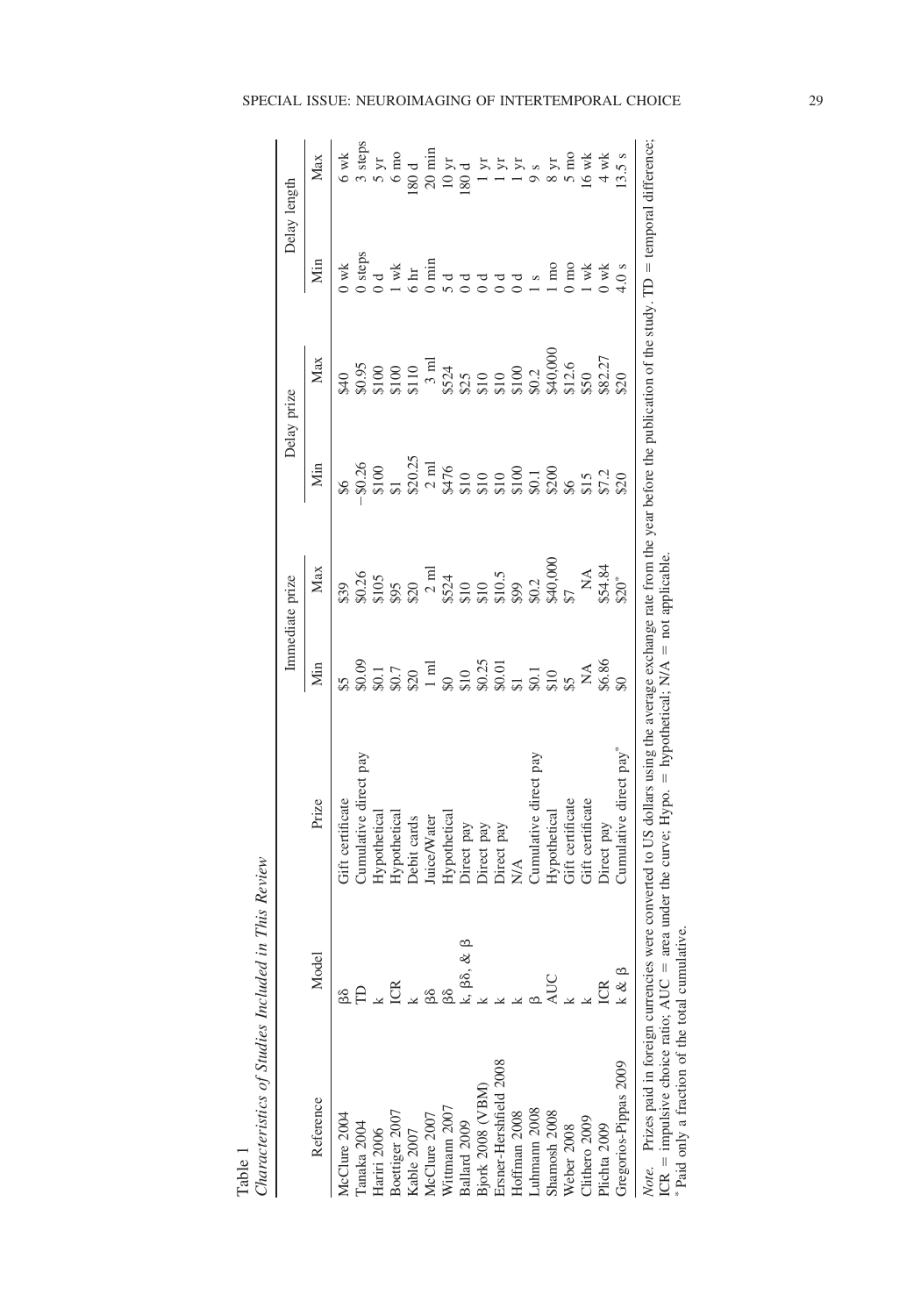temporal valuation reflect neural mechanisms that differ from that of other forms of choice, but that the associated value signals are later represented within a common reward system.

## **Methodological Differences in Delay Discounting Studies**

The effects of temporal delay upon subjective value are, considered generally, predictable and intuitive: as the delay until a reward increases, its subjective value decreases. The generality of this phenomenon – which operates across a wide range of rewards and time scales – has allowed researchers to use a broad range of methods, reward modalities, choice options, and analysis parameters in their experiments. Here, we describe the approaches used in published studies that have used functional neuroimaging methods (in all cases, functional MRI, or fMRI) to investigate the neural basis for delay discounting. Even within this restricted sample, there has been a great deal of diversity in the methods used to isolate the effects of delay on rewards, despite the shared interest in a nominally similar cognitive process. Listed in Table 1 are all (to our knowledge) published neuroimaging studies of intertemporal choice, along with their key methodological parameters.

### **Discounting Functions**

As noted above, while the effects of delay upon value can be modeled normatively using a single exponential decay function, more complex functions are needed to describe actual choice behavior (Fudenberg & Levine, 2006; Kalenscher & Pennartz, 2008; Loewenstein, O'Donoghue, & Rabin, 2003; O'Donoghue & Rabin, 2000; Ok & Masatlioglu, 2007). So far, neuroimaging studies of intertemporal choice have modeled the effects of delay using five different approaches: a single exponential decay function (3 studies), a dual exponential decay function (i.e., the beta-delta model; 4 studies), a temporal difference model (i.e., performing a multiple regression analysis using a temporal difference model with a decay parameter ranging from 0 to 0.99; 1 study), a hyperbolic function (i.e., calculating a *k* value; 8 studies), and some measure of the proportion of choices of the more-delayed option (3 studies). The parameters for these functions are normally calculated on an individual-by-individual basis by offering each participant a series of choices and then determining pairs of immediate and delayed rewards with equivalent value. Alternatively, some studies have estimated the parameters that best fit the collection of choices made by the participant. In determining discounting functions, the majority of the studies (nine) vary the magnitude of both the delay and immediate prize, while the remainders vary the magnitude of only one or neither of the two prizes. The practice of varying only the delay prize (fixed immediate reward) elicits greater discounting from participants than only varying the immediate prize (fixed delay reward; Tesch & Sanfey, 2008).

#### **Prize Modalities**

There has been remarkable variability in the reward parameters used within neuroimaging studies of intertemporal choice. Some of this diversity is driven by differences in delay parameters. To elicit variability in intertemporal choice, it is necessary to structure delays and prize magnitudes so that participants sometimes choose the delayed option and sometimes choose the immediate option. Thus, longer delays are often correlated with larger prizes. However, prize choice is also driven by the payment method. For reference, nearly all such studies within behavioral economics have examined choices for monetary rewards, the majority of which have involved hypothetical rewards (see Frederick et al., 2002, for review). Within our study sample, the prizes offered included direct monetary payments (cumulative or random, 7 studies), gift certificates or debit cards (4 studies), hypothetical monetary payments (4 studies), or juice/water (1 study). The range of symbolic prize magnitude, for a single trial, across studies is very large, from a minimum of \$0.01 (in Ersner-Hershfield, Wimmer, & Knutson, 2008) to a maximum of \$40,000 (in (Shamosh et al., 2008)). Studies using a hypothetical payment method have a median maximum prize of \$312 while those paying directly (cash or gift certificate, usually on a few randomly chosen trials) have a median maximum prize of \$32.50. Those studies using a cumulative direct pay method have the smallest (per trial) median maximum prize (\$0.95).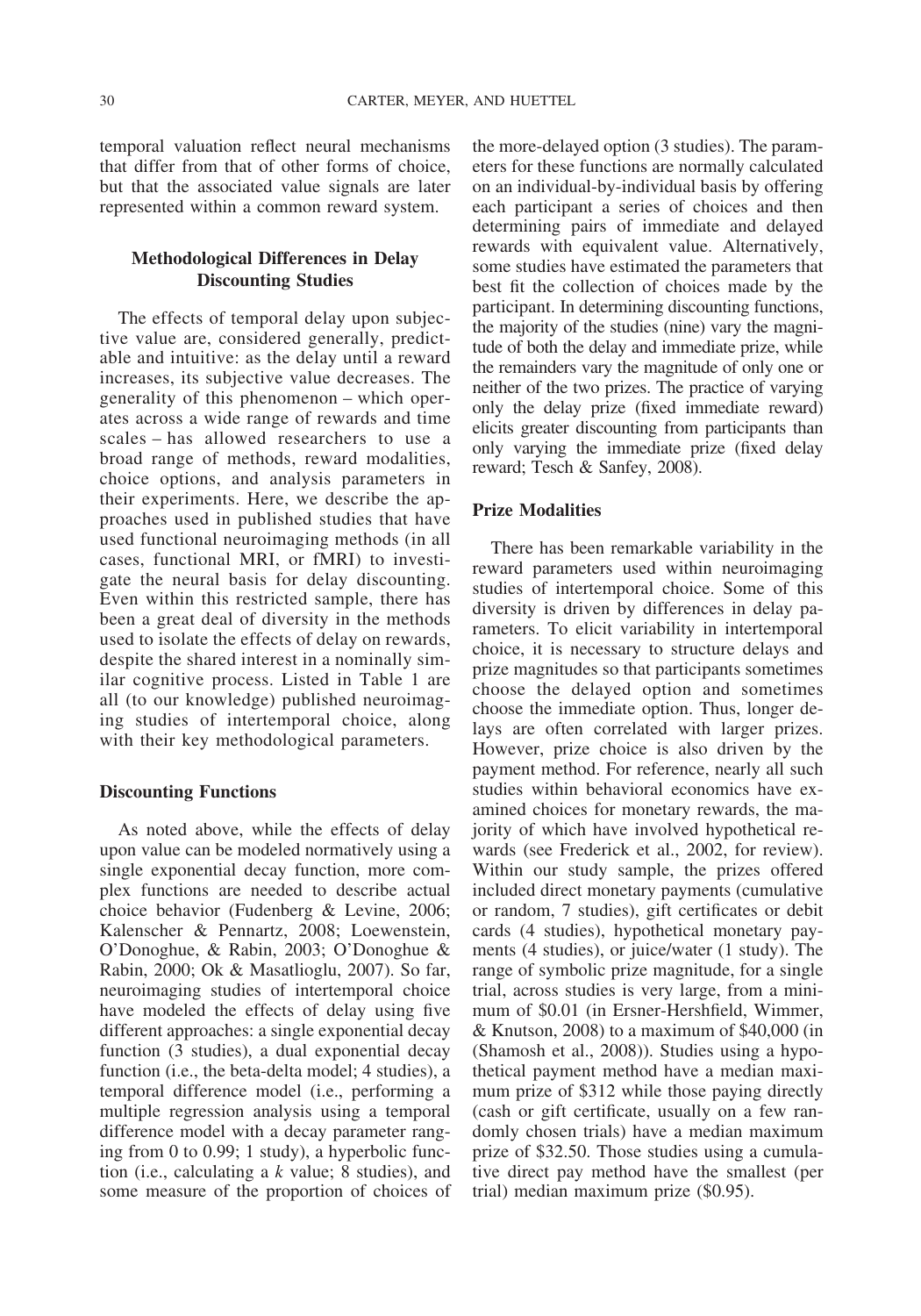We note that there are examples of prior behavioral research that provide indications that hypothetical prizes can be treated differently than real prizes, especially at short delays (Camerer & Hogarth, 1999; Smith & Walker, 1993), though there are also examples where no difference was found (Baker, Johnson, & Bickel, 2003; Johnson & Bickel, 2002; Lagorio & Madden, 2005; Madden, Begotka, Raiff, & Kastern, 2003; Madden et al., 2004). Random single-trial payments have also been shown to evoke different discount rates than cumulative payment methods (Kagel & Roth, 1997). Most neuroeconomic studies of risky choice, for comparison, now use a standard payment scheme: choices involve real monetary rewards in the range of a few tens of dollars (or equivalent in other currency) and pay participants for a subset of their choices, selected randomly; see (Clithero, Carter, & Huettel, 2009; Hsu, Bhatt, Adolphs, Tranel, & Camerer, 2005; Huettel, Stowe, Gordon, Warner, & Platt, 2006) for examples. No such convergence exists for research on intertemporal choice. We return to the motivation behind this diversity in the summary paragraph below.

### **Delay Intervals**

Similarly, there has been little consistency in temporal interval across studies. The majority of neuroimaging studies included in this review (12 studies) use delays in the range of weeks to years, with the remainder using much shorter delays of seconds to minutes for rewards obtained during the experiment itself (McClure et al., 2007) and for symbolic rewards that are accumulated (Gregorios-Pippas, Tobler, & Schultz, 2009; Luhmann, Chun, Yi, Lee, & Wang, 2008; Tanaka et al., 2004). While the former range is generally compatible with that used in behavioral economics research, it differs dramatically from that of the large animal literature on delay discounting, which normally uses delays on the order of several seconds (Hayden & Platt, 2007; Kalenscher et al., 2005; Kalenscher et al., 2004; Rosati, Stevens, & Hauser, 2006; Stevens, Hallinan, & Hauser, 2005; Stevens, Rosati, Ross, & Hauser, 2005). These very different time scales may involve different neural substrates (Lane, Cherek, Pietras, & Tcheremissine, 2003). As an example, a study by Wittmann and colleagues (2007) contrasted delays (for hypothetical rewards) of less than one

year with delays of greater than one year, finding that regions involved with reward evaluation, among others, differentiated these two categories. Moreover, using real but nonimmediate rewards (i.e., those delivered after the participant leaves the laboratory session) risks incurring transaction costs that can influence subjective value and that are not present in animal research. Note that, in contrast, McClure and colleagues have used both monetary rewards with delays of weeks (McClure, Laibson, Loewenstein, & Cohen, 2004), and juice rewards with delays of minutes (McClure et al., 2007), and report relatively similar patterns of activation across the two studies.

The variability in models, payment methods, and delay intervals used in intertemporal choice studies has surely contributed to differences in their results. Yet, it is important to note that the use of a standardized set of conditions poses significant limitations. For example, when studying impulsivity in choice, the promise of an abstract prize later may not elicit the desired behavior. Utilizing substantive prizes that are large enough to elicit a tradeoff at longer delays may also raise ethical concerns. Nevertheless, consistency in methods may often improve connections to other research without compromising the purpose of the study.

# **Summary of Neuroimaging Studies: ALE Analysis**

In spite of the array of methods catalogued above, studies of delay discounting show substantial overlap. In order to provide a coarse representation of the regions of the brain consistently involved in studies of delay discounting, we performed activation likelihood estimation (ALE) using GingerALE (Laird et al., 2005). We included activation peaks from each of the studies listed in bold in Table 1. Three studies were excluded because they used ROIbased analyses (Bjork, Momenan, & Hommer, in press; Clithero et al., 2009; Gregorios-Pippas et al., 2009). One study was excluded because its coordinates were reported in an unconventional space (Hoffman et al., 2008). Analysis of 378 foci in the remaining 13 studies using 10,000 permutations (10 mm FWHM) returned 25 significant clusters (see Table 2), representing regions that were more likely to be activated during tasks that involve delay dis-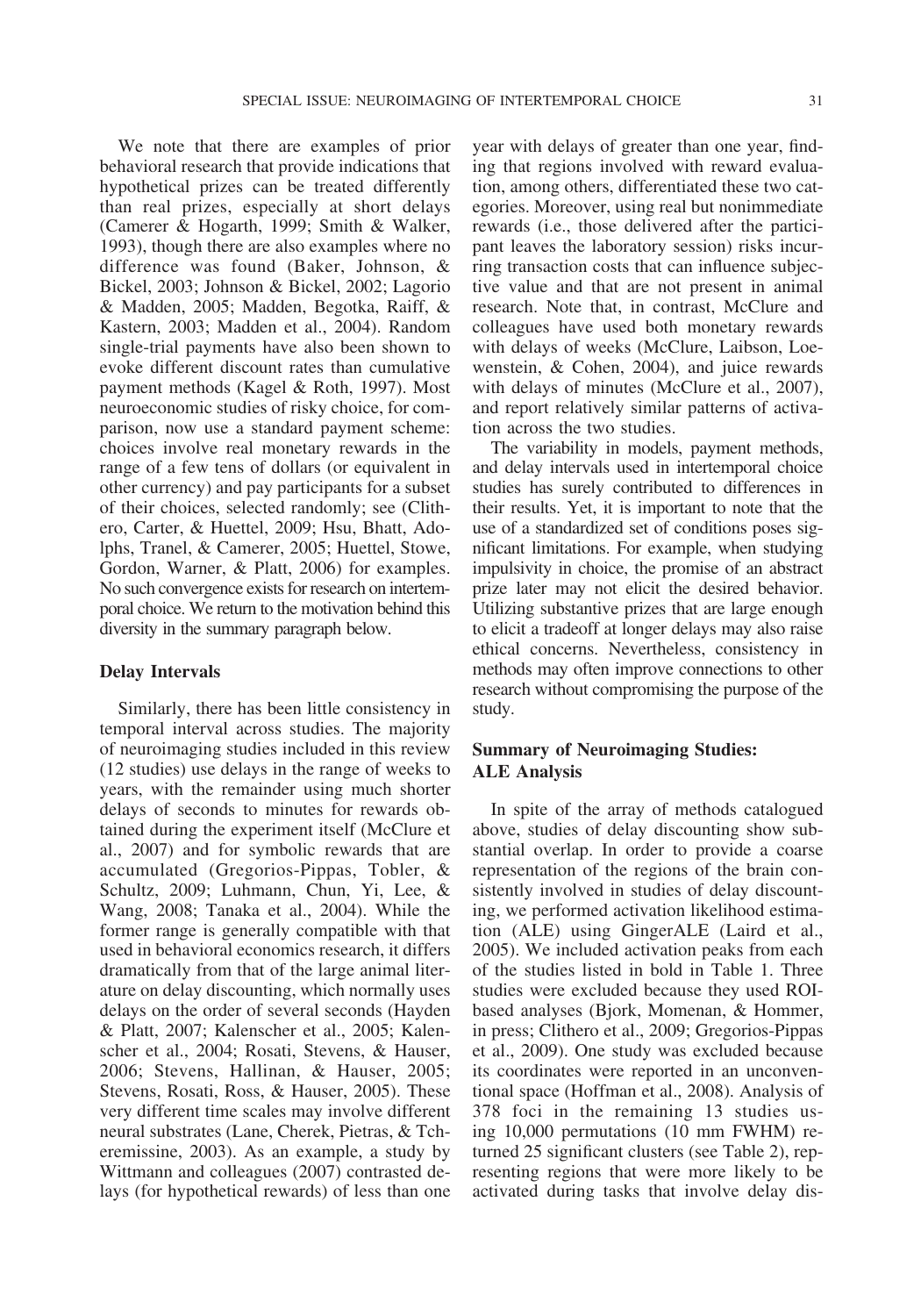|                               |                         |             | Cluster peak (TAL) |                |              |
|-------------------------------|-------------------------|-------------|--------------------|----------------|--------------|
| Cluster                       | Volume, mm <sup>3</sup> | $\mathbf X$ | y                  | Z              | Network      |
| Medial prefrontal cortex      | 9,888                   | $-2$        | 40                 | 18             | <b>B</b> oth |
| Ventral striatum              | 9,256                   | 14          | 10                 | $\overline{0}$ | <b>VAL</b>   |
| Posterior cingulate cortex    | 1,976                   | $-8$        | $-36$              | 36             | <b>VAL</b>   |
| Right insula $(R)$            | 1,824                   | 36          | 18                 | $-2$           | <b>VAL</b>   |
| Temporal parietal cortex (L)  | 1,776                   | $-48$       | $-66$              | 14             | CN           |
| Splenial posterior cingulate  | 1,736                   | $-2$        | $-50$              | 20             | <b>CN</b>    |
| Left insula $(L)$             | 1,328                   | $-30$       | 18                 | $-6$           | <b>VAL</b>   |
| Left inferior PFC (L)         | 1,016                   | $-50$       | $\overline{0}$     | 12             | Neither      |
| Left inferior PFC (L)         | 1,000                   | $-42$       | $\overline{4}$     | 30             | Neither      |
| Left temporal pole $(L)$      | 800                     | $-46$       | 4                  | $-24$          | Neither      |
| Posterior parietal cortex (L) | 688                     | $-28$       | $-60$              | 44             | Neither      |
| Posterior parietal cortex     | 656                     | 26          | $-60$              | 46             | Neither      |
| Occipital cortex              | 576                     | $-12$       | $-88$              | 10             | Neither      |
| Inferior parietal lobule      | 520                     | $-50$       | $-52$              | 24             | CN           |
| Occipital cortex              | 384                     | 12          | $-82$              | 14             | Neither      |
| Left superior frontal gyrus   | 368                     | $-18$       | 24                 | 42             | Neither      |
| Somatosensory cortex          | 344                     | 30          | $-42$              | 50             | Neither      |
| Lateral orbitofrontal cortex  | 336                     | 40          | 46                 | $-12$          | <b>VAL</b>   |
| Inferior parietal lobule      | 248                     | 56          | $-42$              | 26             | Neither      |
| Right anterior inferior PFC   | 232                     | 48          | 34                 | 10             | CN           |
| Right anterior inferior PFC   | 216                     | 46          | 48                 | 6              | <b>CN</b>    |
| Middle temporal gyrus         | 208                     | $-64$       | $-46$              | 4              | CN           |
| Left posterior insula         | 184                     | $-30$       | $\overline{0}$     | 6              | Neither      |
| Somatosensory cortex          | 168                     | $-44$       | $-32$              | 46             | Neither      |
| Midbrain                      | 160                     | 6           | $-22$              | $-8$           | <b>VAL</b>   |

| Table 2 |                         |
|---------|-------------------------|
|         | Results of ALE Analysis |

*Note*. Significant clusters from an anatomical likelihood analysis of 13 delay discounting fMRI studies. VAL indicates this region is normally part of the value network. CN indicates this region is normally part of the core network.  $PFC =$  prefrontal cortex;  $L = left$ ;  $R = right$ .

counting (see Figure 1). Consistent with delay discounting functioning as a complex decision, Table 2 shows areas associated with a wide range of processes. Figure 1 shows regions included in a network of areas known to be sensitive to value (ventral striatum, medial prefrontal cortex, orbitofrontal cortex, anterior insula; Gottfried, O'Doherty, & Dolan, 2003; Knutson, Adams, Fong, & Hommer, 2001; Montague & Berns, 2002; O'Doherty, Deichmann, Critchley, & Dolan, 2002) or subjective value (PCC; Kable & Glimcher, 2007), shown colored in red. Regions shaded in blue are often associated with a "core network" (Spreng, Mar, & Kim, 2009) that supports prospective processes like autobiographical memory, theory of mind, and planning for the future. These included inferior prefrontal cortex, medial prefrontal cortex, temporal-parietal cortex, and peri-splenial posterior cingulate. Although the list of contrasts included in the ALE analysis were as diverse as

the methodologies discussed above, these two networks could be reliably extracted.

In summary, the most obvious feature of the neuroimaging literature on intertemporal choice is its methodological variability. Nevertheless, two sorts of research questions have recurred throughout this sample. First, there has been consistent interest in the neural mechanisms underlying the construction of value for temporally delayed prizes, both in how it relates to specific functional forms and whether distinct brain systems are engaged by temporal delay. Second, intertemporal choice has been set forth as a prototypic example of how cognitive control can override impulsive, reward-seeking choice (cf., Kahneman & Tversky, 1979), with concomitant interest in the contributions of neural control systems for selection of delayed outcomes. We discuss how neuroimaging data can bear on these questions in the following sections. Finally,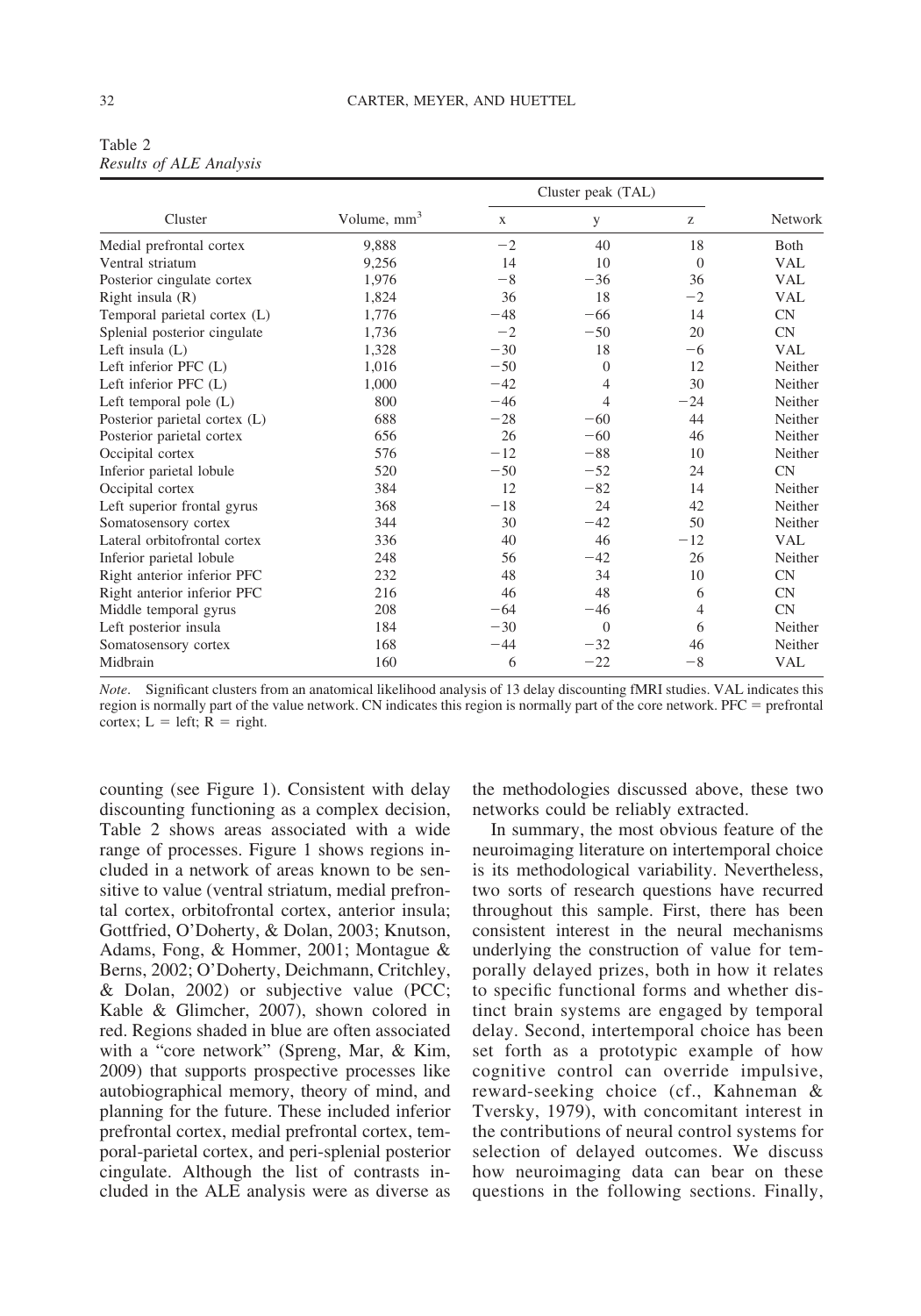

*Figure 1.* ALE Analysis of Delay Discounting fMRI Studies. Shown in (A) are clusters identified as associated with intertemporal choice, based on an activation likelihood estimate (ALE) meta-analysis of 13 delay discounting studies (see text for details). Regions often associated with a value network are shaded in red, while regions associated with a core network for self-directed thought are shaded in blue. Within the posterior cingulate cortex (B), there is evidence for a division between a more anterior and dorsal region of posterior cingulate cortex (PCC) that is associated with value and a retrosplenial region associated with self-directed and prospective thought (C). Shown in boxes are centroids of PCC activation from seven relevant studies: 1 Ballard & Knutson, 2009; 2 Harrington et al., 2004; 3 Kable & Glimcher, 2007; 4 Luhmann et al., 2008; 5 Spreng et al., 2009; 6 Weber, & Huettel, 2008; 7 Wittmann et al., 2007. Vstr—ventral striatum, MPFC – medial prefrontal cortex, PCC – posterior cingulate cortex.

we consider the implications of the current literature for methodology and theoretical grounding of future studies. Considered broadly, nearly all existing studies use paradigms drawn from the behavioral economics literature, such that decisions are regarding midsized to large monetary rewards obtainable over a period of weeks to years. Yet, within this broad category there exist numerous differences that make comparison across studies challenging: few studies have adopted such similar procedures that methodological differences can be ruled out as explanations of their different results. We will return to the implications of this methodological variability for future research at the end of this review.

# **How Is Value Constructed for Temporally Delayed Prizes?**

Anomalies in human intertemporal choice behavior suggest potential constraints for the underlying neural mechanisms. Samuelson's initial model described delay discounting using an exponential decay function (see Equation 1), an elegant and simple solution that utilized the math common in interest calculation at the time. Yet, numerous violations of this model are evident (Prelec & Loewenstein, 1991; Thaler, 1981), some noted by Samuelson at the time of the original work. Collectively, these violations imply a function with a much steeper discounting over short time scales. Functional neuroimaging studies have sought brain regions whose activation tracks specific parameters of these functions and, therefore, potentially contribute to valuation. Because different studies have adopted rather different functions for explaining their observed behavior, there have been areas of disagreement within the literature that point to clear avenues for future experimentation. Here, we present two proposed models of intertemporal choice, quasi-hyperbolic and hyperbolic discounting, using studies from McClure and colleagues (2004) and Kable and Glimcher (2007).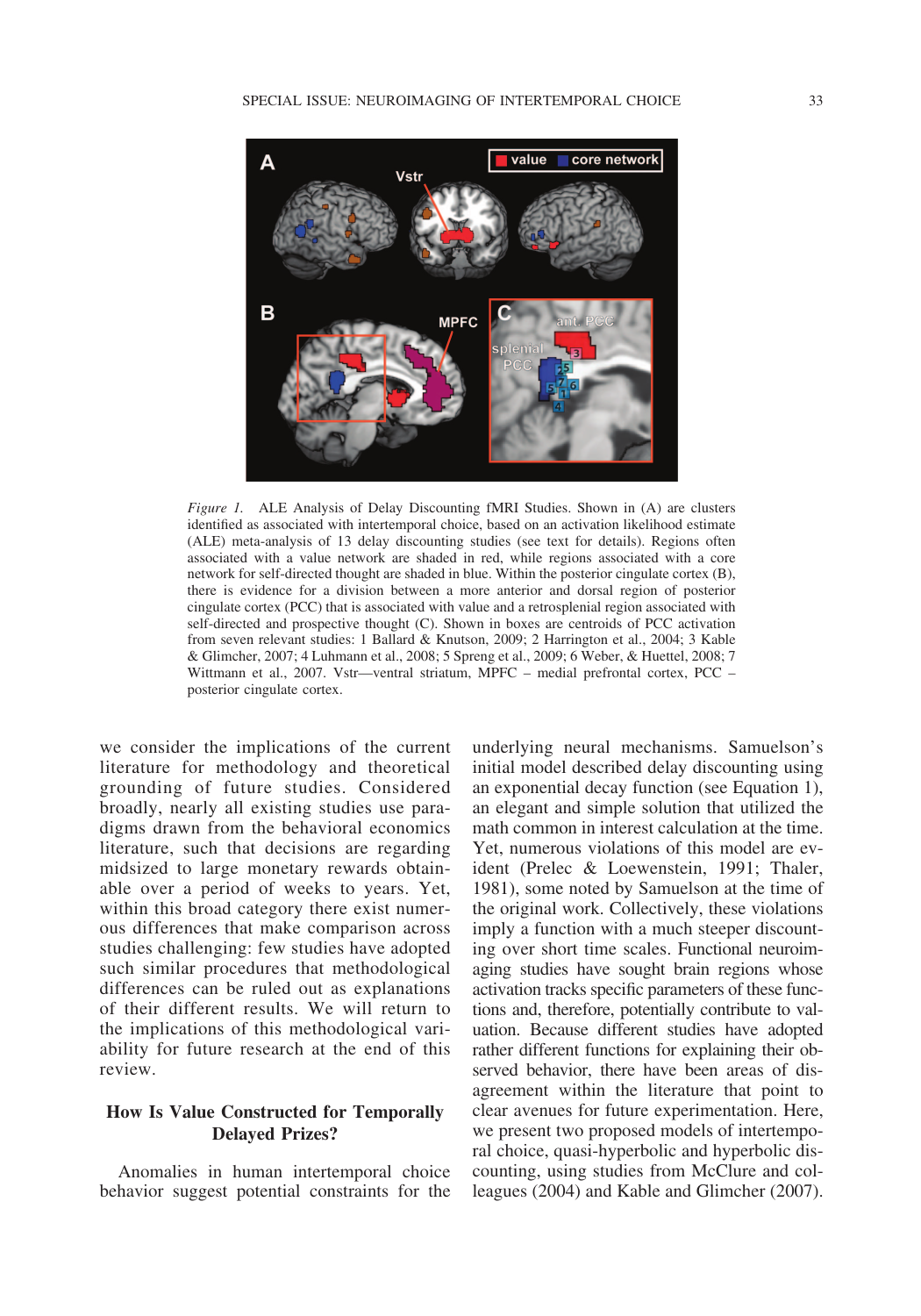These studies differ in many aspects of their methods; for example, they differ in the amount of training participants receive. Even so, they provide a unique opportunity to contrast the neural substrates postulated to support distinct models of intertemporal choice.

#### **Quasi-Hyperbolic Discounting**

In an early fMRI study of intertemporal choice, published in 2004 by McClure and colleagues (McClure et al., 2004), participants chose between pairs of real monetary rewards that differed in their value (over a range of a few tens of dollars) and delay before delivery (over a range of a few weeks). To guide their analyses, the authors adopted a two-process framework that models discounting using a quasihyperbolic function for subjective value (U), for a prize of amount A, at a given delay D, as  $U = A\beta\delta^D$  (Equation 2; see Laibson, 1997; Loewenstein, 1996; Shefrin & Thaler, 1988). Note that this perspective matches well to the pervasive dual-systems account of behavioral control (Bechara, 2005; Ernst & Paulus, 2005; Kahneman, 2003; Loewenstein, 1996). Their analyses sought brain regions whose activation was consistent with each of two model parameters. The first parameter,  $\beta$ , is also referred to as the "hot" or visceral system. It reflects a strong preference for immediate rewards when compared to any delay. Through a contrast between decisions involving an immediately available reward and those involving only delayed rewards, they found that regions normally associated with value representation, such as the ventral striatum, medial prefrontal cortex, medial orbitofrontal cortex, and posterior cingulate, increased with the presence of an immediate reward. The second parameter,  $\delta$ , is also referred to as the "cold" or rational system. It produces a shallow discounting rate (and thus reduced discriminability between reward values) at longer delays; within their analyses, delta-related regions were defined based on having similar activation levels regardless of intertemporal delay. This approach revealed activation within dorsolateral prefrontal cortex, parietal cortex, lateral orbitofrontal cortex, as well as regions associated with motor and visual processing.

The results of McClure and colleagues have been highly influential, in that they have been interpreted to provide evidence for two conclusions: generally, that the value of a delayed option depends on the interaction between two distinct sets of neural systems and, specifically, that impulsive choices reflect an overactivation of the reward system (compared to control mechanisms). Moreover, the basic results were replicated by the same group in a 2007 paper (McClure et al., 2007) that used liquid rewards (juice and water). In this latter study, participants were offered a choice between a small amount of a liquid reward now, and an amount as much as three times larger after a maximum delay of 20 minutes. Utilizing a beta/delta model, they find reward circuitry activation for choices involving an immediate reward and lateral prefrontal and parietal activation for trials comparing delay prizes. They also find no difference between striatal BOLD responses to prizes delayed 10 minutes and those delayed an amount comparable to the first experiment. These results have been interpreted as strong neural evidence in favor of a two-component model of intertemporal choice.

#### **Hyperbolic Discounting**

An alternative perspective was advanced by Kable and Glimcher (2007) who used experimental procedures largely similar to those of McClure and colleagues (McClure et al., 2004) but began with a different framework: they hypothesized that neural systems for valuation reflected a single hyperbolic discounting function that operated regardless of delay interval  $U = \frac{A}{1 + kD}$  (Equation 3, U = subjective value,  $A =$  prize amount,  $D =$  delay magnitude,  $k =$ discounting parameter; Laibson, 1997; Mazur, 1987; Strotz, 1956). For each participant, they measured discounting preferences based on independent behavioral sessions (and subsequently matched to data from the fMRI session). Their key analyses compared distinct functional forms to determine which best matched activation in brain regions associated with valuation. They found that subjective value, as estimated for each participant using a single-parameter hyperbolic decay function, was very well matched to activation in ventral striatum, ventromedial prefrontal cortex, and posterior cingulate cortex. They also demonstrated that the hyperbolic function fit their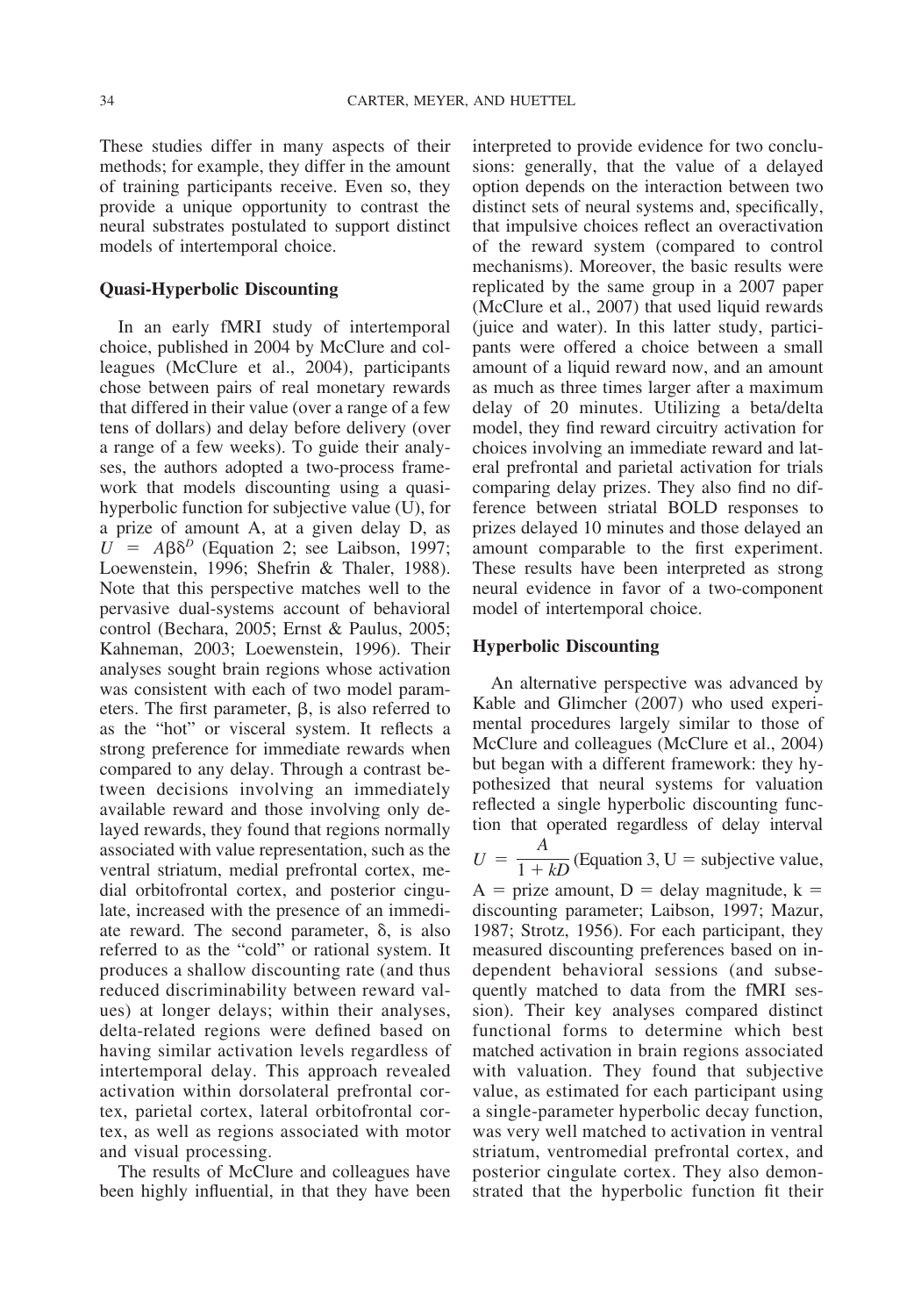fMRI data better than both a single-component decay function as well as a more shallow decay function similar to the delta component of the beta-delta model. Control analyses excluded potential confounding factors ranging from absolute amount of reward to delay until reward delivery.

Favoring the simplest interpretation of these results, Kable and Glimcher concluded that the value of a delayed outcome was represented in canonical reward-related brain regions, whose activation was largely consistent with a standard hyperbolic discounting model. (See Glimcher, Kable, & Louie, 2007, for additional discussion by the same authors about the potential importance of these results for economic modeling.) Hyperbolic discounting functions have been shown to have a number of advantages over other models of discounting (Kirby & Marakovic, 1995). The conclusion that computation of the value of a delayed outcome relies on similar mechanisms as other rewards is consistent with work by Hariri and colleagues (Hariri et al., 2006), which shows that reward sensitivity in the ventral striatum scales with a participant's hyperbolic discounting coefficient.

The results of Kable and Glimcher provide compelling evidence that delay valuation relies on the same neural mechanisms as do other types of valuation. Nevertheless, two main caveats are in order. First, analyses of this type need extensive and well-distributed data to make fine distinctions between functional forms (Berns, Laibson, & Loewenstein, 2007). Acquisition of such data requires a sampling process that grows very rapidly with small increases in coverage and resolution of the prize parameter space. Even comprehensive analyses like that of Kable and Glimcher (Kable & Glimcher, 2007) only imperfectly sample the full parameter space: they have relatively few participants and, thus, limited examples of discounting parameters, and they present only a limited set of stimuli to define distribution biases. For example, changes in the initial delay to prize have not been described in the literature (but see Glimcher et al., 2007). Moreover, different functions do not lead to drastically different predictions for the majority of intertemporal choice scenarios, reflecting the general similarity between the hyperbolic and quasi-hyperbolic functions. Because of this imprecision, results from other studies, such as increased striatal activation to

relatively short delays (Wittmann et al., 2007), would be consistent with either model. A potential strategy would be to focus model fit tests to only the specific range of values where strong discrepancies are predicted.

Second, the observed activation in valuerelevant brain areas describes a point in the construction of an intertemporal choice, not the entire mechanism. Other processes, such as an impulsive choice system, could have upstream or downstream influences on a subjective-value representation. As summarized by Tesch and Sanfey (2008), a range of behavioral effects can modulate subjective value in intertemporal choice: a prize magnitude effect, greater discounting for smaller rewards (Raineri & Rachlin, 1993; Thaler, 1981); an effect of the number of choices, more choices increases discounting (Read, 2001); an order effect, increasing sequences are valued more than decreasing sequences (Loewenstein & Sicherman, 1991); a preference for speeding up rather than slowing payment schedules (Loewenstein, 1988); a preference for distributed rewards (Loewenstein & Prelec, 1993); an effect of reward type, food is discounted more strongly than money (Odum & Rainaud, 2003); and an effect of reward valence, gains are more steeply discounted than losses (Thaler, 1981). In addition, discounting preferences can be modified by distraction (Mischel, 1972). There are also cases where the mental state of the participant preceding the choice modulates discounting (summarized in Berns et al., 2007; Montague & King-Casas, 2007). Discounting rates are increased by deprivation of self control (Baumeister & Heatherton, 1996), when emotionally or sexually aroused (described in Loewenstein, 1996), or when smokers are deprived of nicotine (Field, Santarcangelo, Sumnall, Goudie, & Cole, 2006; Mitchell, 2004). Schweighofer and colleagues (2006) propose a more general conclusion that the participant's choices reflect the optimal discounting function for the task. Collectively, these phenomena make it difficult to argue for a single hyperbolic discounting function utilized in the brain. Very recent data also pose difficulties for the simple conclusion that hyperbolic discounting behavior reflects hyperbolic activation of the reward system. Gregorios-Pippas, Tobler, and Schultz (2009) found that an exponential decay function was a slightly better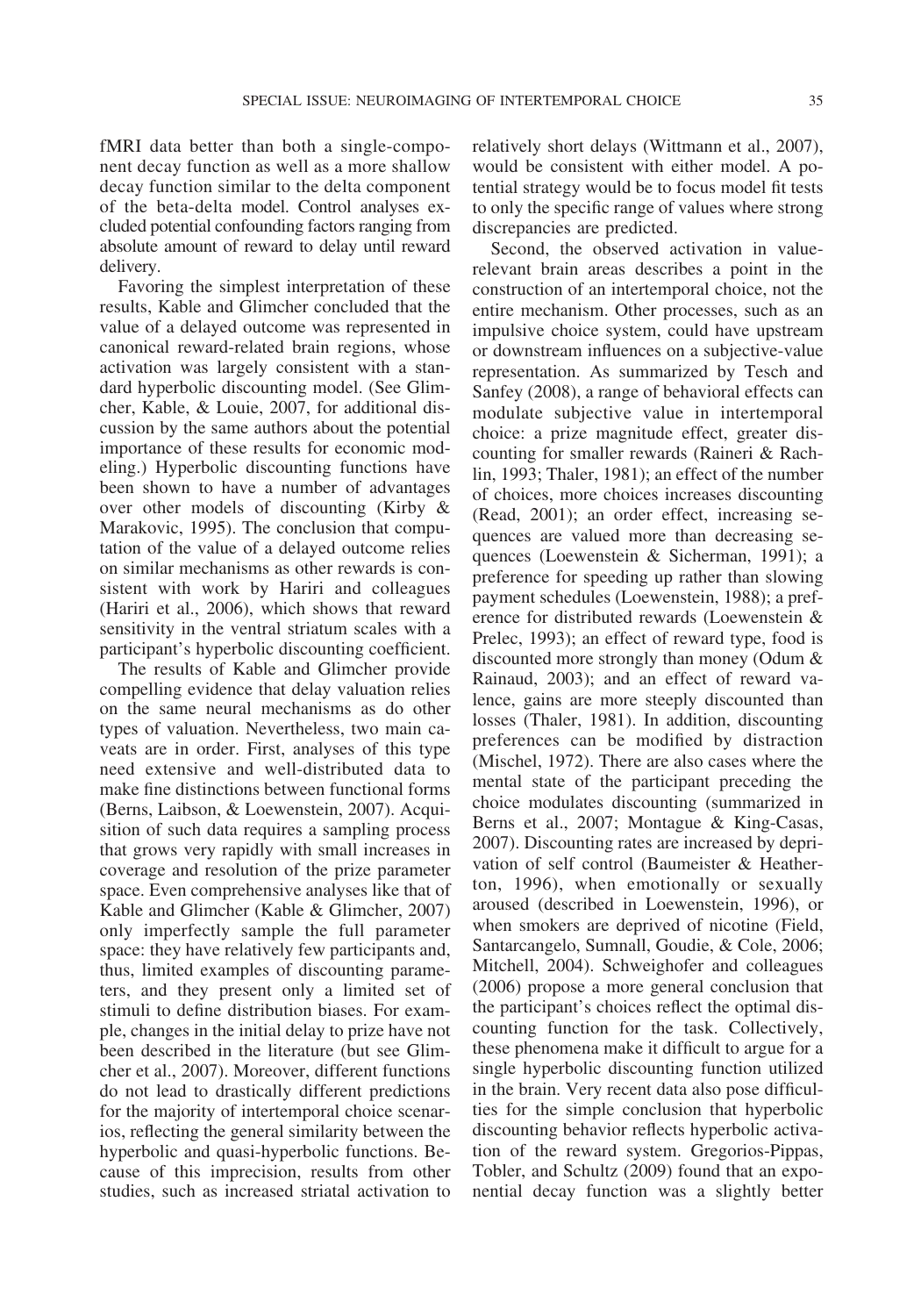model of activity in the ventral striatum during delay discounting than a hyperbolic function.

### **Are There Neural Mechanisms Specific to** *Intertemporal* **Choice?**

In biological systems, selection pressures can lead to coopting of existing mechanisms for new purposes. The use of a single mechanism for valuation would provide significant advantages (Montague & Berns, 2002; Sugrue, Corrado, & Newsome, 2004), most notably by providing a common currency for comparisons between different forms of reward (Klein, Deaner, & Platt, 2008). As described above, there exists substantial evidence that brain regions associated with the evaluation of immediately obtained primary and secondary rewards (Delgado, Nystrom, Fissell, Noll, & Fiez, 2000; Knutson et al., 2001; Schultz, Dayan, & Montague, 1997), both sure and probabilistic (Kuhnen & Knutson, 2005), are modulated by aspects of rewards obtainable after some delay, including both the relative immediacy of those rewards (McClure et al., 2007; McClure et al., 2004; Wittmann et al., 2007) and the subjective value of those rewards (Kable & Glimcher, 2007). One natural conclusion from these findings is that intertemporal choice merely reflects one application of a general-purpose decisionmaking mechanism. In this section, we evaluate an alternative (and more nuanced) perspective: that distinct brain regions play important roles in intertemporal choice, compared to other forms of decision making.

Explaining intertemporal choice using only mechanisms for reward evaluation would pose several challenges. First, a strict commoncurrency explanation does not readily account for modality-specific manipulations of value, despite examples of delay-specific framing effects as introduced above (Berns et al., 2007; Tesch & Sanfey, 2008). Second, that a common currency exists at relatively late stages of processing – which seems tautological given individuals' ability to compare distinct rewards – does not preclude initially separate computations of value that are then combined at a later stage for comparison purposes. Rewards that are delayed in time are likely to be represented and evaluated, at least initially, through different mechanisms. Prize types differ in enough aspects of their representation that not all neural substrates

leading to the common currency map can be consistent across them. Given these and similar concerns and the results described in the previous section, the cardinal outstanding question for neuroimaging studies of intertemporal choice is not "How is subjective value represented?" but "Are there aspects of subjective value computation and comparison that are specific to intertemporal choice?"

We note that prior behavioral studies provide equivocal answers to this latter question. Some theorists have noted that all forms of reward discounting, whether intertemporal or probabilistic, may share aspects of calculation and comparison (Cardinal, 2006; Green & Myerson, 2004; Prelec & Loewenstein, 1991). As examples, rewards become less valuable when associated with risk or ambiguity, as can be modeled using simple decay functions (Von Neumann & Morgenstern, 1944). One perspective is that delay discounting involves estimation of risk: each time point leading up to delivery of a prize can be modeled with a constant hazard; therefore, more temporally distant prizes are less likely to be obtained. Probabilistic prizes, conversely, could be modeled according to their estimated delay until delivery: lower probability prizes require more attempts and, therefore, a longer delay before they are obtained. Moreover, some anomalies are common across probability and delay discounting models (Prelec & Loewenstein, 1991); probabilistically certain outcomes are overvalued (Allais, 1953), just like immediately available outcomes. There are notable exceptions, however. Increasing magnitude of reward usually has opposite effects on probability and delay: large rewards reduce the immediacy effect but increase the certainty effect (Chapman & Weber, 2006; Prelec & Loewenstein, 1991; Rachlin, Brown, & Cross, 2000; Weber & Chapman, 2005). In addition, relationships between an individual's risk preferences and delay preferences have been found in some cases (Crean, de Wit, & Richards, 2000; Myerson, Green, Hanson, Holt, & Estle, 2003; Reynolds, Karraker, Horn, & Richards, 2003) but not in others (Ohmura, Takahashi, & Kitamura, 2005; Reynolds, Richards, Horn, & Karraker, 2004).

Three recent fMRI studies have combined intertemporal and risky choice within the same paradigm. Weber and Huettel examined differences in the neural substrates of risk and delay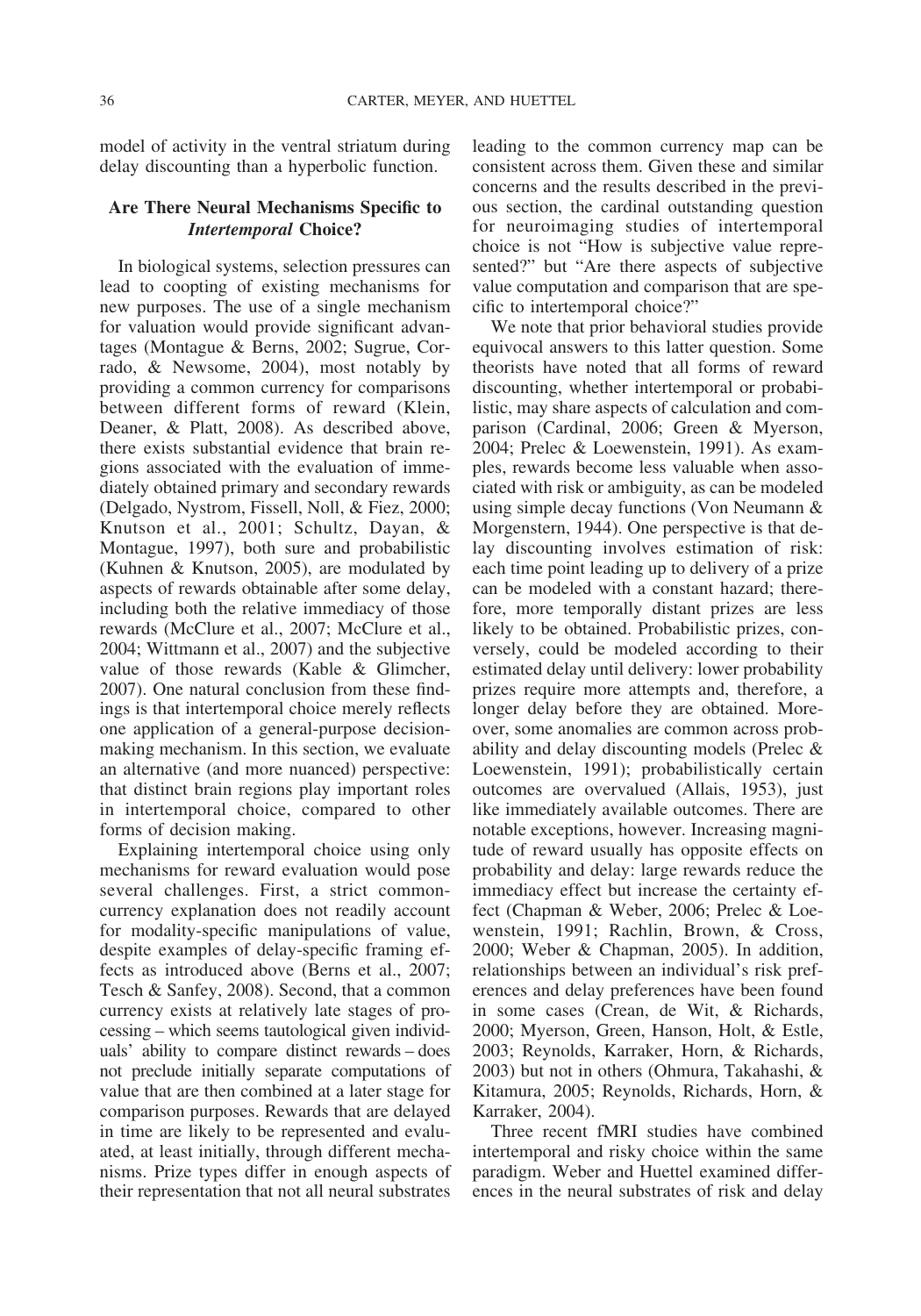valuation (Weber & Huettel, 2008) by asking participants to choose between pairs of monetary outcomes differing in their delay or their risk. (Note that all choices were withinmodality; participants never compared a delayed but certain outcome to a probabilistic but immediate outcome.) Their results indicated that there was some differentiation in the regions of the brain supporting each type of valuation. Decision making involving risk produced greater activation, compared to delay and control tasks, in a number of regions, including the posterior parietal cortex, the dorsolateral prefrontal cortex, the anterior insula, the anterior cingulate cortex, and the orbital frontal cortex. These regions largely overlapped with those reported in previous studies of risky choice (Dickhaut et al., 2003; Hsu et al., 2005; Huettel et al., 2006; Kuhnen & Knutson, 2005; Paulus, Rogalsky, Simmons, Feinstein, & Stein, 2003; Rogers et al., 1999). Decision making involving delay evoked greater activation, compared to risk and control tasks, in the posterior cingulate cortex. A similar regional differentiation was observed in a second study from the same laboratory that focused specifically on valuation of delayed or probabilistic rewards. Using a pattern-classification analysis derived from machine learning, Clithero, Carter, and Huettel (2009) found that patterns of activation within voxels in posterior parietal cortex (and, secondarily, within posterior cingulate cortex) uniquely predicted whether a participant was valuing a delay or risk prize, even when controlling for the overall activation level within a brain region.

In a third study examining potential differences between risk and delay discounting, Luhman and colleagues (2008) asked participants to choose between a small prize available immediately, with certainty, and a larger prize available either with some risk or with both risk and a temporal delay. The probability that a prize would be received was represented using a set of one to nine squares, each of which had a constant hazard of 0.1. In the delay condition, the same squares indicated both the risk previously described and a delay of 1 second per square. Luhman and colleagues found that activity in posterior cingulate correlated with the addition of the delay condition, an aspect of the risk and delay valuation process that was not common to both. This finding agrees with the

results of Weber and Huettel (2008). Also consistent with a role for the posterior cingulate in delay prize valuation, Wittmann and colleagues (2007) note a correlation between posterior cingulate activity and a participant's choice of the delayed option. These studies provide strong evidence that activity in the posterior cingulate is related to delayed, but not risky, prize valuation.

If activity in the posterior cingulate is specifically relevant to the valuation of temporally delayed prizes, what components of delay prize valuation could be carried out there? One possibility is that activity in the posterior cingulate correlates with the subjective value of a delayed reward but not the subjective value of a risk reward. In fact, Kable and Glimcher found evidence of posterior cingulate activity that correlates with subjective prize value (Kable & Glimcher, 2007). A second and even more intriguing possibility is that the posterior cingulate lies earlier in the delay prize valuation pathway, computing the primitives of delayed prize valuation. If this is true, we would then expect activity in the posterior cingulate to correlate with the temporal component of the delay prize or the objective delay prize magnitude, but not subjective value. Though Kable and Glimcher demonstrated correlations with subjective value in the posterior cingulate, activation in an adjacent and possibly distinct region may correlate with its more primitive components (see Figure 1B and C).

Evidence of objective prize magnitude and temporal delay sensitivity was presented in a very recent paper by Ballard and colleagues (Ballard & Knutson, 2009). Dissociating temporal delay and objective prize magnitude, they show that the peri-splenial aspect of the PCC responds to the displayed value of the prize (the objective value; Ballard & Knutson, 2009). They also found evidence of temporal sensitivity in the peri-splenial aspect of the posterior cingulate. Specifically, increases in this region's responses to temporal delay were negatively correlated with the participants' individual discount parameters. More evidence of temporal sensitivity in the peri-splenial posterior cingulate was presented in a study by Ersner-Hershfield and colleagues (2008). Their participants viewed a series of adjectives, evaluating how relevant some were to their current self and how relevant others were to a future (envi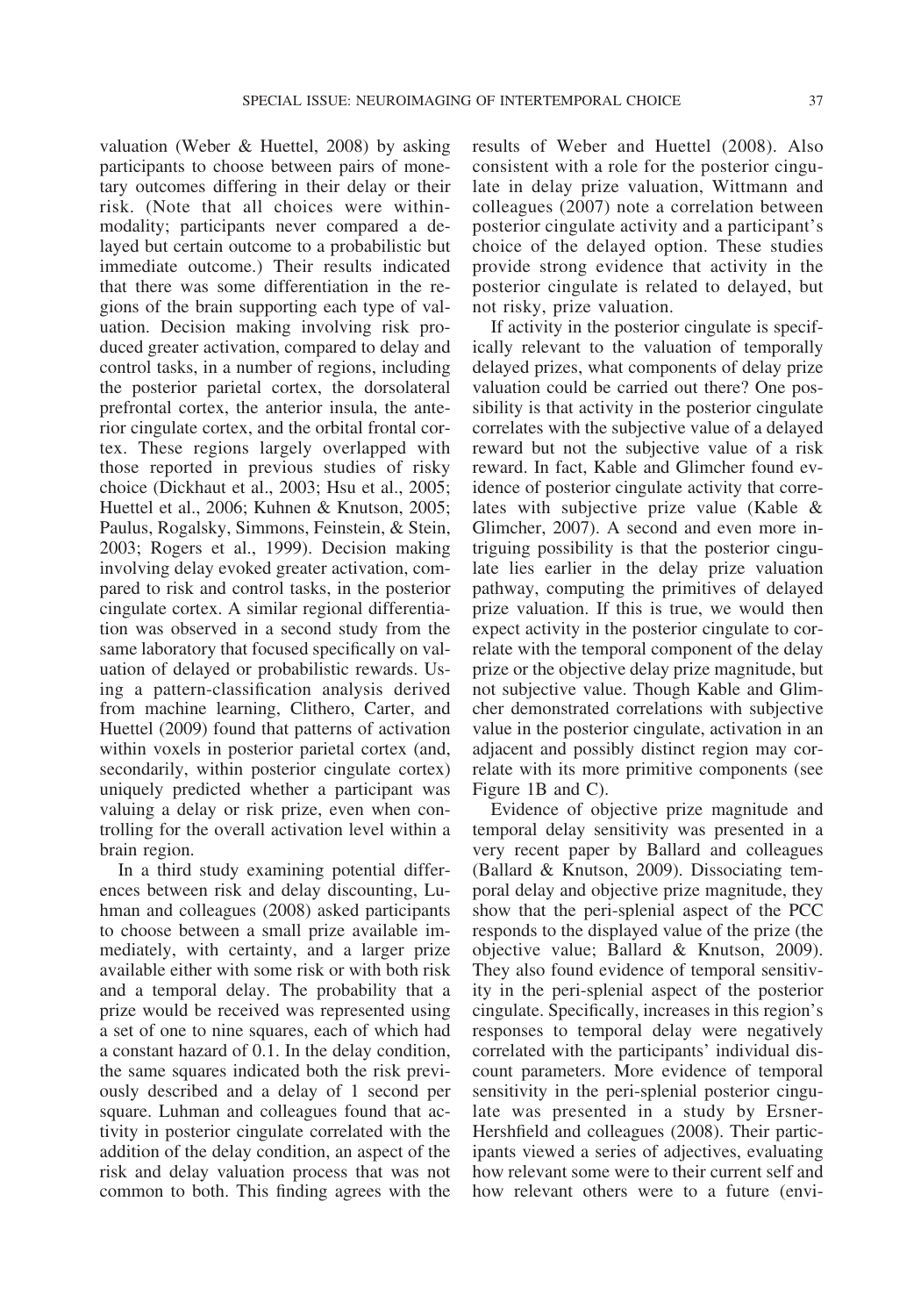sioned) self. The authors found that a similar region in the posterior cingulate is more active when considering a person in the present than when considering a person in the future. A similar portion of the posterior cingulate is also implicated in the encoding of time intervals (Harrington et al., 2004), see Figure 1C. Given these commonalities, future work will need to better incorporate cognitive neuroscience research into time representation (Buhusi & Meck, 2005).

Adjacent representation of subjective value and delay prize valuation primitives provides a convenient location for the construction of delayed prize value primitives and their interaction with a broader system for common currency. This intriguing possibility provides a target for future studies seeking to identify the mechanism of interaction between delay prize representation and subjective value.

# **Unanswered Questions and Future Directions**

Building on the structure provided by a rich behavioral literature, neuroimaging data could, in principle, not only provide concrete descriptions of abstract model features but also even provide a means for adjudicating between similar models. Indeed, the series of innovative studies described in this review have collectively made significant progress toward this goal. Regions of the brain that show significant correlations with aspects of intertemporal choice, such as the striatum, posterior cingulate cortex, insula, and medial prefrontal cortex, provide a solid basis for further elaboration. Even so, the core questions identified at the outset of our review – and targeted by the studies we describe – remain only imperfectly answered. We conclude by identifying three outstanding challenges for future research on intertemporal choice, along with some suggestions for methodological improvements to meet those challenges.

# **Distinguishing Models and Their Constituent Processes**

What steps should researchers take to better test the distinguishing features of competing models? While there is now general acceptance

that a normative exponential model cannot account for real-world discounting behavior (see Ballard & Knutson, 2009; Gregorios-Pippas et al., 2009; Schweighofer et al., 2006, for possible exceptions), there exists no consensus about its replacement. Hyperbolic models of discounting are both simple and well-fit to fMRI data in at least some experiments (Glimcher et al., 2007; Kable & Glimcher, 2007). However, hyperbolic models leave significant portions of behavior unexplained (such as the framing and context effects described above). And, other researchers have found little or no difference between how well distinct functions fit fMRI data (Ballard & Knutson, 2009; Gregorios-Pippas et al., 2009) or have found that the best model depends on the experimental conditions (Schweighofer et al., 2006). Dual-system models match intuitive descriptions of intertemporal choice: Everyone would prefer to have the larger prize sooner but most exercise the necessary restraint to make what they believe to be a smarter choice, often choosing the delayed prize. This self restraint has limits; it is not an unlimited resource, and there are many examples (see the previous sections) where discounting can be altered by depleting self restraint before a choice. These counterpoints do not make the models mutually exclusive. It is difficult to imagine a neural mechanism that would predict framing effects specific to delay discounting that does not also provide a delayspecific representation of value. A likely possibility would be that there are secondary influences on early and unique aspects of the delayed prize value calculation. This value could then be passed on to a common currency system where different value types are compared. Given that anomalies of delayed prize valuation remain unexplained, more complex models seem necessary. A number of promising candidates await testing (e.g., Fudenberg & Levine, 2006; Kalenscher & Pennartz, 2008; Loewenstein et al., 2003; O'Donoghue & Rabin, 2000; Ok & Masatlioglu, 2007).

The diverse set of methods used in fMRI studies of intertemporal choice has not only provided a wealth of potential conclusions but also strengthened (through converging data) those findings that have been consistent across studies. Yet, specific replications of those findings are necessary. An approach that makes great strides toward reconciling studies whose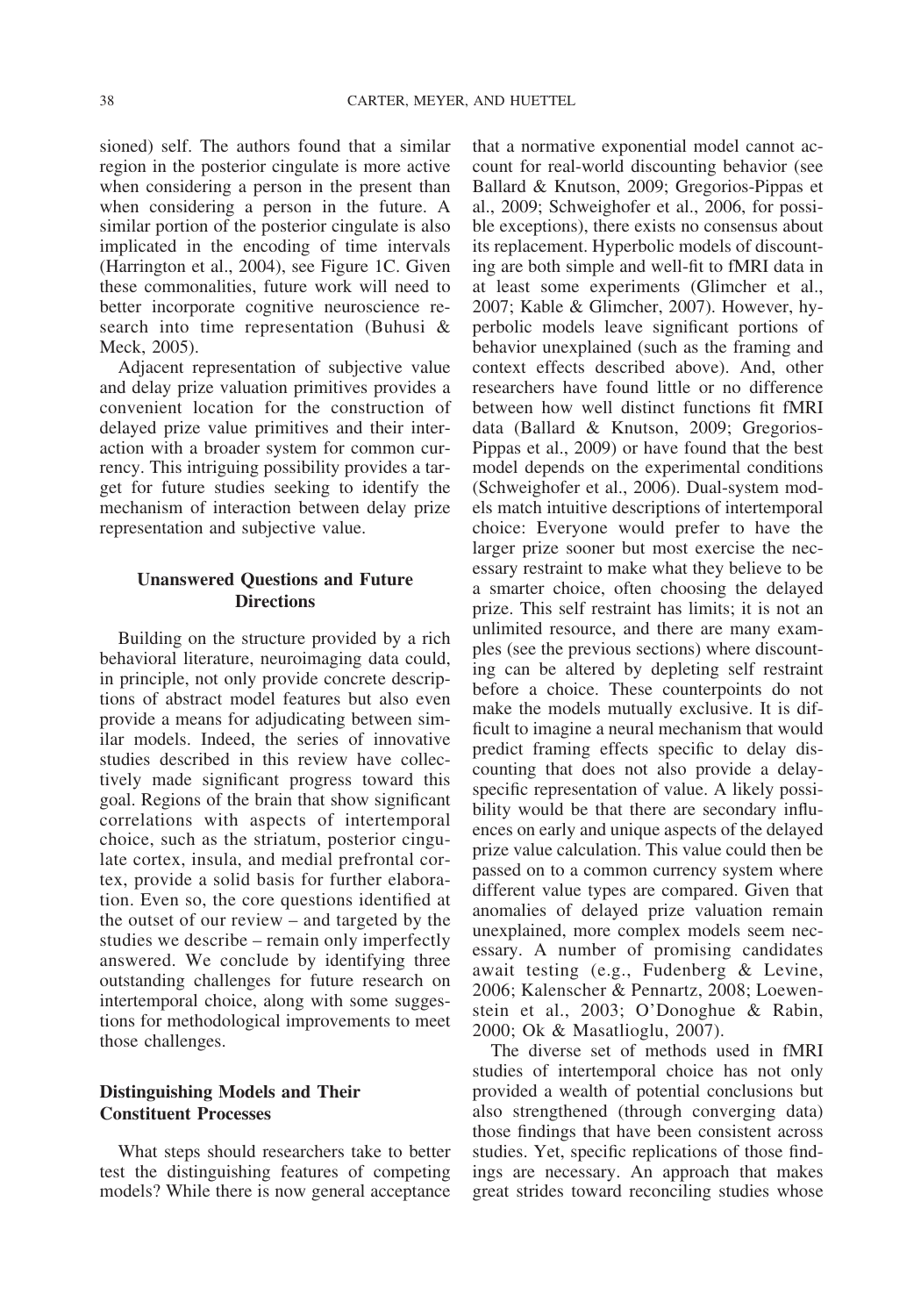results differ is a direct comparison of the fit of the alternate economic models to neural data, see Kable and Glimcher (2007) as well as Gregorios-Pippas, Tobler and Schultz (2009) and Ballard and Knutson (2009) for examples. In order to facilitate comparisons across studies, we recommend that, for most research questions, future experiments should use the most common parameters and design methods: delay periods in the range of weeks; real payments, through a subset of the trials completed; variance of both the immediate and future prize amount; and variance in the order and placement of prizes presented. We do, however, again note that there are constraints that may require deviations from these guidelines (e.g., for juice rewards, a delay of weeks would be unreasonable).

Finally, we note that functional neuroimaging data are not, in themselves, sufficient for distinguishing models of intertemporal choice. At root, the empirical data needed to establish whether discounting functions follow a hyperbolic, quasi-hyperbolic, or some other function will come from rigorous behavioral testing. What functional neuroimaging data can provide, however, is the ability to evaluate what classes of models are biologically plausible and, thus, are good candidates for future behavioral testing (see Clithero, Tankersley, & Huettel, 2008, for additional discussion). As an example, Delgado and colleagues have demonstrated that a neurobiologically based model can motivate the design of auctions in a study of overbidding behavior (Delgado, Schotter, Ozbay, & Phelps, 2008). Neuroimaging (or other neuroscience) data could also provide needed constraints for any model: identifying conditions under which their parameters might change, predicting the effects of additional manipulations (e.g., time pressure, depression), and providing insight into individual differences (e.g., effects of aging).

# **Improving the Connection to Animal Research**

Many of the most successful areas of neuroscience (e.g., vision science, memory) have involved close interaction between human and animal research. While no studies have heretofore demonstrated intertemporal choice in animals at delays similar to typical human experiments (i.e., days or longer), research suggests

that some animals possess cognitive capacities that are potentially homologous to the mechanisms of delay discounting. As examples, apes show long-term planning by retaining tools for use 14 hours later (Mulcahy & Call, 2006) but have not yet demonstrated that they can reject an immediate prize for a larger one that will occur more than a few minutes later (Chimps 123s; Rosati, Stevens, Hare, & Hauser, 2007). Corvids and many other animals cache food for much later use (Raby, Alexis, Dickinson, & Clayton, 2007), albeit in a largely stereotyped format. In addition, intertemporal choice is strongly affected by the loss of portions of the prefrontal cortex (Bechara, Tranel, & Damasio, 2000), which may have very different functional properties and connectivity in human and nonhuman animals. Directly relevant to this point, the relative volume of human prefrontal cortex is correlated with smaller discounting rates (Bjork et al., 2009). There is a disconnect between this result and those described in the animal literature (Cardinal, Pennicott, Sugathapala, Robbins, & Everitt, 2001; Izawa, Zachar, Yanagihara, & Matsushima, 2003; Winstanley, Theobald, Cardinal, & Robbins, 2004; but see Kheramin et al., 2003). Given the difficulty in demonstrating long-term delay discounting in animal models, there are likely to be significant differences between the neural substrates of human intertemporal choice behavior and that studied in model organisms. An important bridging approach will be assessing choices over delays similar to that present in animal models (Luhmann et al., 2008; McClure et al., 2007). As an intriguing example, Gregorios-Pippas, Tobler, and Schultz (2009) used a Pavlovian paradigm to assess the value of rewards received after delays of, at maximum, 13.5 seconds. They find activity in the ventral striatum is modified by delay and is slightly better fit by an exponential decay than a hyperbolic function.

Another study that provides a point of comparison for animal models comes from Tanaka and colleagues (Tanaka et al., 2004), who used a state-dependent Markov-chain task to look for the neural correlates of delayed prize choice. Unlike the majority of studies included in this review, these authors looked for neural differences evoked by a participant's choice of an immediate reward compared to a choice that required several small losses prior to winning a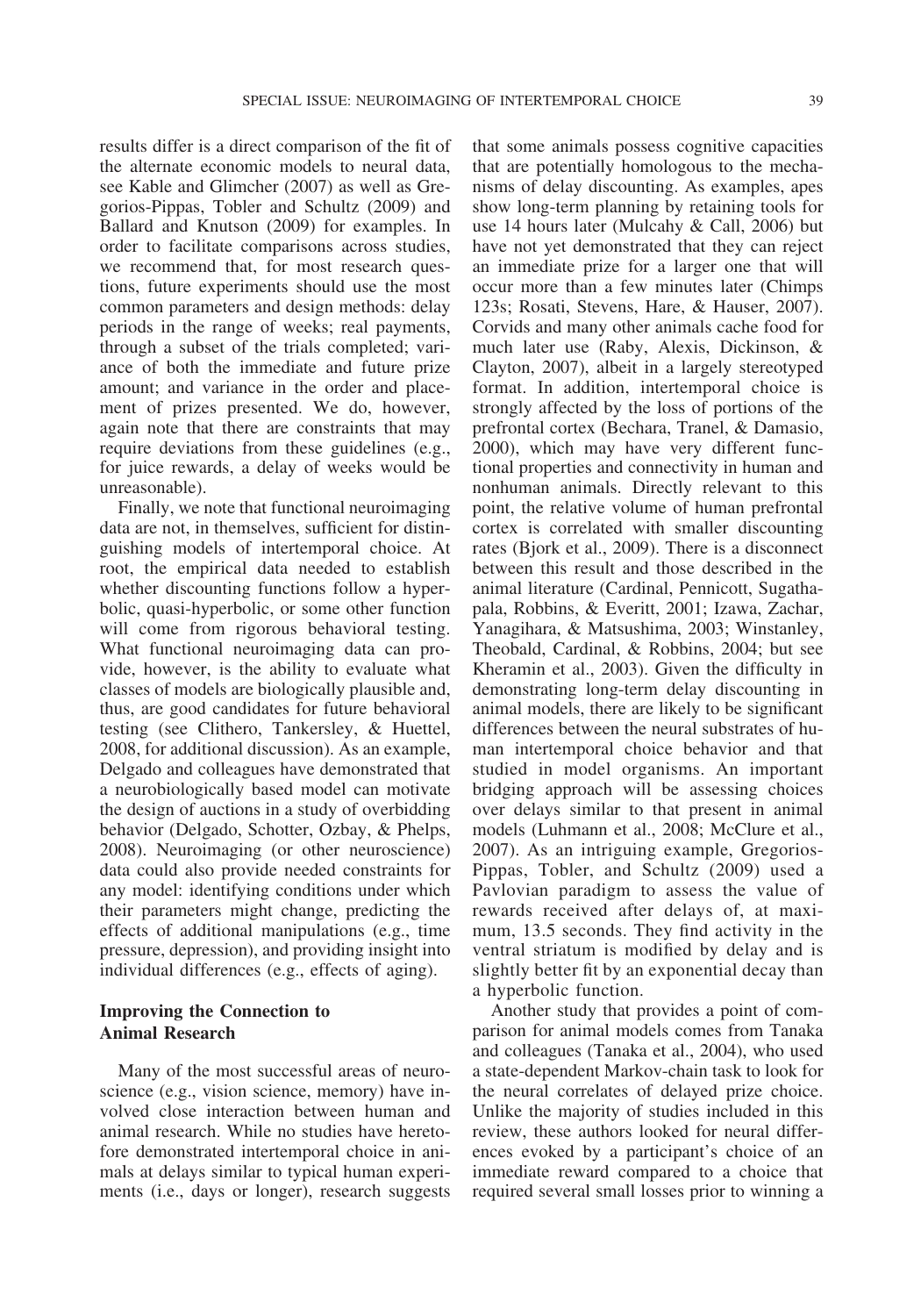larger prize (i.e., effort/action-related delay, rather than forced waits). This method incorporates temporal delay according to the number of losses before the prize rather than requiring the participant to focus on the delay period, which would increase discounting (Mischel, 1972). Tanaka and colleagues found ventral-dorsal gradients in the striatum and insula according to the duration of temporal delay in the prize being chosen. They hypothesized that this result reflects multiple cortico-basal ganglia networks that each represent value at a different delay. At first consideration, it seems difficult to compare this study with the other studies listed in Table 1. However, because they use a temporal difference (Sutton & Barto, 1998) formulation of delay discounting, there are potential connections to a large body of literature involving learned associations and studies on decision making. Specifically, delay discounting is related to recent neuroscience work positing an actor/critic model of decision making (O'Doherty et al., 2004; Paulus, Feinstein, Tapert, & Liu, 2004; Preuschoff, Bossaerts, & Quartz, 2006; Seymour et al., 2004; Sutton & Barto, 1998). There is also a significant literature on temporal difference learning in animal models (Barto, 1995; Bayer & Glimcher, 2005; Lau & Glimcher, 2008; Morris, Nevet, Arkadir, Vaadia, & Bergman, 2006; Samejima, Ueda, Doya, & Kimura, 2005; Schultz et al., 1997; Seo, Barraclough, & Lee, 2007; Seo & Lee, 2007), providing an additional method for better connecting their work to animal research. Work by Schultz (Schultz et al., 1997) has shown that the dopamine transmitter system is an excellent candidate for implementing these proposed learning models, leading to well motivated hypotheses (Sagvolden, Johansen, Aase, & Russell, 2005; Tripp & Wickens, 2008) that could explain pathological failures of intertemporal choice (e.g., in attention deficit/hyperactivity disorder, ADHD).

# **Building Links to the Larger Cognitive Neuroscience Literature**

The behavioral models of delay discounting described here require a complex set of component processes: representations of value and time, prospective thought and planning for the future, and methods for comparing disparate

events. These component processes, in many cases, are better described within the psychological and cognitive neuroscience literatures than within economic theory.

Consider the evaluation of delay, itself. To explain both temporal discounting and the variety of framing effects described earlier, there must be both representations of time as well as mechanisms for those representations to alter subjective value. Describing these effects will require the incorporation of a larger body of behavioral and neuroscience research on time perception and its underlying mechanisms (Buhusi & Meck, 2005). While a full consideration of time processing is well beyond the scope of this review, there are recent and tentative first steps toward integrating delay discounting with the cognitive neuroscience of timing and prospection. As noted in a previous section, Ersner-Hershfield and colleagues (2008) asked participants to rate the relevance of adjectives to themselves as well as a future version of themselves. They found that delay discounting rates correlated with the amount of activity in the rostral anterior cingulate when evaluating adjectives for themselves versus evaluating the relevance of adjectives for their future selves. They also find an effect of time in the posterior cingulate, noted previously. Incorporating methods of studying time from the broader cognitive neuroscience literature holds promise for differentiating components of the broad network of activations associated with delay discounting studies.

Moreover, a growing body of literature implicates specific clinical disorders (e.g., addiction) that shape how people evaluate rewards available immediately and after delays. While this review focused on nonclinical research as a way of constraining the scope of our survey, future research should incorporate clinical considerations when trying to understand the mechanisms of intertemporal choice. Specifically, effects like symmetric past and future discounting (Bickel, Yi, Kowal, & Gatchalian, 2008), the hidden zero effect (Magen, Dweck, & Gross, 2008), and changes in discounting with drug state history (e.g., Giordano et al., 2002), all suggest novel pieces for the intertemporal choice puzzle.

Neuroeconomic research typically has the virtue of precision in modeling and rigor in methods; research typically involves a large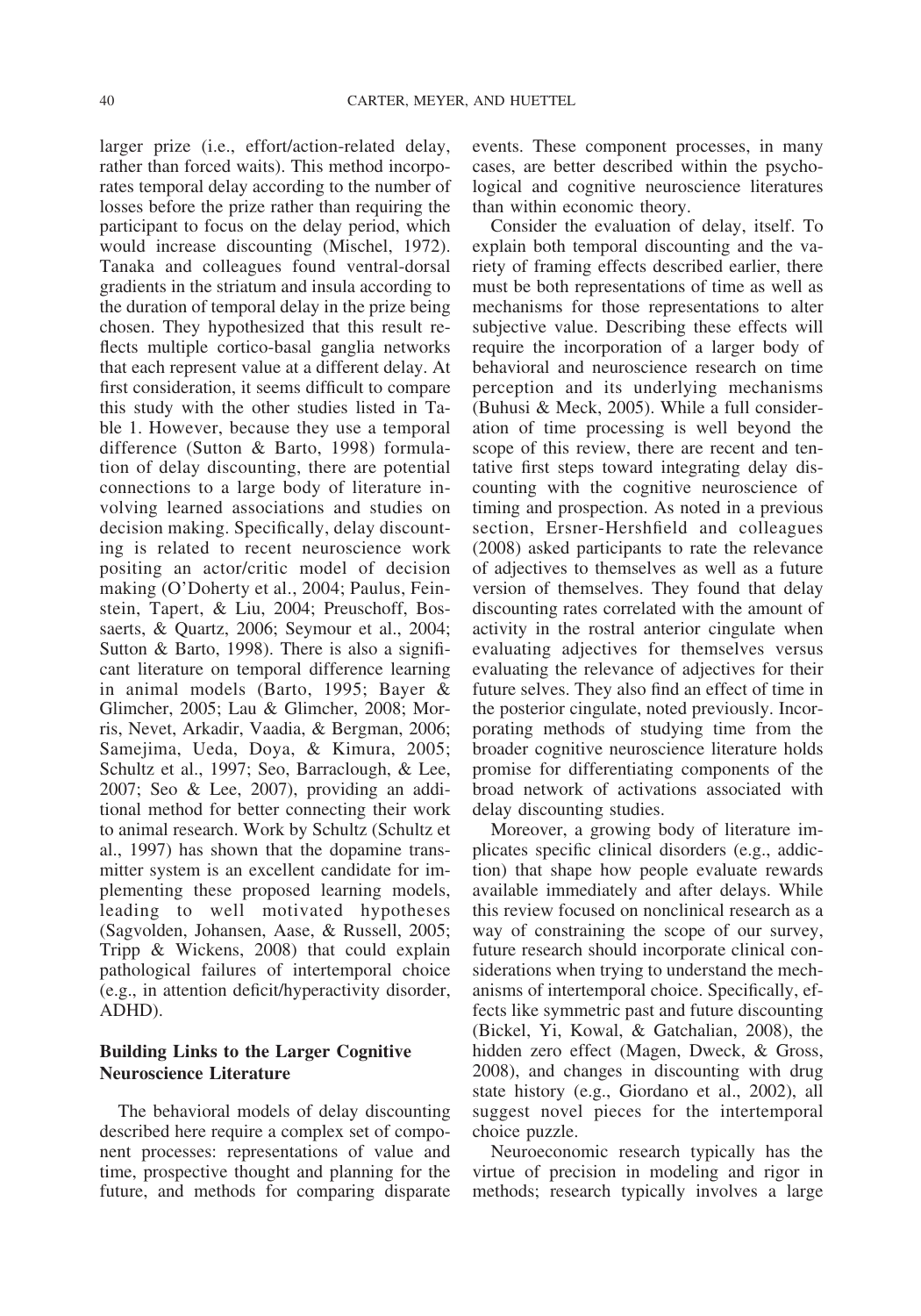number of participants and involves thoroughly discussed hypotheses. As we mentioned earlier, this makes economic phenomena excellent targets for neuroimaging studies that can identify components of models and provide neurobiological constraints for further testing. The one potential pitfall of this sort of exchange lies in the use of reverse inference (Poldrack, 2006). Although intertemporal choice involves regions associated both with valuation and with core prospective and self-directed thought, the specific computations supported by these regions remain unknown. Thus, experimental designs should also extend beyond simple economic paradigms to consider additional forms of intertemporal choice to improve both the specificity and generalizability of these results. Despite substantial progress over the past few years, there remain many unexplored avenues for future research.

#### **References**

- Ainslie, G. W. (1974). Impulse control in pigeons. *Journal of the Experimental Analysis of Behavior, 21*(3), 485– 489.
- Allais, M. (1953). Le comportement de l'homme rationnel devant le risque: Critique des postulats et axiomes de l'Ecole Americaine. *Econometrica, 21,* 503–546.
- Angeletos, G. M., Laibson, D., Repetto, A., Tobacman, J., & Weinberg, S. (2001). The hyperbolic consumption model: Calibration, simulation, and empirical evaluation. *Journal of Economic Perspectives, 15,* 47– 68.
- Baker, F., Johnson, M. W., & Bickel, W. K. (2003). Delay discounting in current and never-before cigarette smokers: Similarities and differences across commodity, sign, and magnitude. *Journal of Abnormal Psychology, 112,* 382–392.
- Ballard, K., & Knutson, B. (2009). Dissociable neural representations of future reward magnitude and delay during temporal discounting. *NeuroImage, 45,* 143–150.
- Barto, A. G. (1995). Adaptive critics and the basal ganglia. In J. C. Houk, J. Davis, & D. Beiser (Eds.), *Models of information processing in the basal ganglia* (pp. 215–232). Cambridge, MA: MIT Press.
- Baumeister, R. F., & Heatherton, T. F. (1996). Selfregulation failure: An overview. *Psychological Inquiry, 7,* 1–15.
- Bayer, H. M., & Glimcher, P. W. (2005). Midbrain dopamine neurons encode a quantitative reward prediction error signal. *Neuron, 47,* 129 –141.
- Bechara, A. (2005). Decision making, impulse control and loss of willpower to resist drugs: A neurocognitive perspective. *Nature Neuroscience, 8,* 1458 –1463.
- Bechara, A., Tranel, D., & Damasio, H. (2000). Characterization of the decision-making deficit of patients with ventromedial prefrontal cortex lesions. *Brain, 123,* 2189 –2202.
- Benzion, U., Rapoport, A., & Yagil, J. (1989). Discount rates inferred from decisions: An experimental study. *Management Science, 35,* 270 –284.
- Berns, G. S., Chappelow, J., Cekic, M., Zink, C. F., Pagnoni, G., & Martin-Skurski, M. E. (2006). *Neurobiological substrates of dread*. *Science, 312,* 754 –758.
- Berns, G. S., Laibson, D., & Loewenstein, G. (2007). Intertemporal choice: Toward an integrative framework. *Trends in Cognitive Sciences, 11,* 482– 488.
- Bickel, W. K., & Marsch, L. A. (2001). Toward a behavioral economic understanding of drug dependence: Delay discounting processes. *Addiction (Abingdon, England), 96,* 73– 86.
- Bickel, W. K., Yi, R., Kowal, B. P., & Gatchalian, K. M. (2008). Cigarette smokers discount past and future rewards symmetrically and more than controls: Is discounting a measure of impulsivity? *Drug and Alcohol Dependence, 96,* 256 –262.
- Bjork, J. M., Momenan, R., & Hommer, D. W. (in press). Delay discounting correlates with proportional lateral frontal cortex volumes. *Biological Psychiatry.*
- Buhusi, C. V., & Meck, W. H. (2005). What makes us tick? Functional and neural mechanisms of interval timing. *Nature Reviews Neuroscience, 6,* 755–765.
- Camerer, C. F., & Hogarth, R. M. (1999). The effects of financial incentives in experiments: A review and capital-labor-production framework. *Journal of Risk and Uncertainty, 19,* 7– 42.
- Cardinal, R. N. (2006). Neural systems implicated in delayed and probabilistic reinforcement. *Neural Networks, 19,* 1277–1301.
- Cardinal, R. N., Pennicott, D. R., Sugathapala, C. L., Robbins, T. W., & Everitt, B. J. (2001). Impulsive choice induced in rats by lesions of the nucleus accumbens core. *Science, 292,* 2499 –2501.
- Chapman, G. B., & Weber, B. J. (2006). Decision biases in intertemporal choice and choice under uncertainty: Testing a common account. *Memory & Cognition, 34,* 589 – 602.
- Clithero, J. A., Carter, R. M., & Huettel, S. A. (2009). Local pattern classification differentiates processes of economic valuation. *NeuroImage, 45,* 1329 – 1338.
- Clithero, J. A., Tankersley, D., & Huettel, S. A. (2008). Foundations of neuroeconomics: From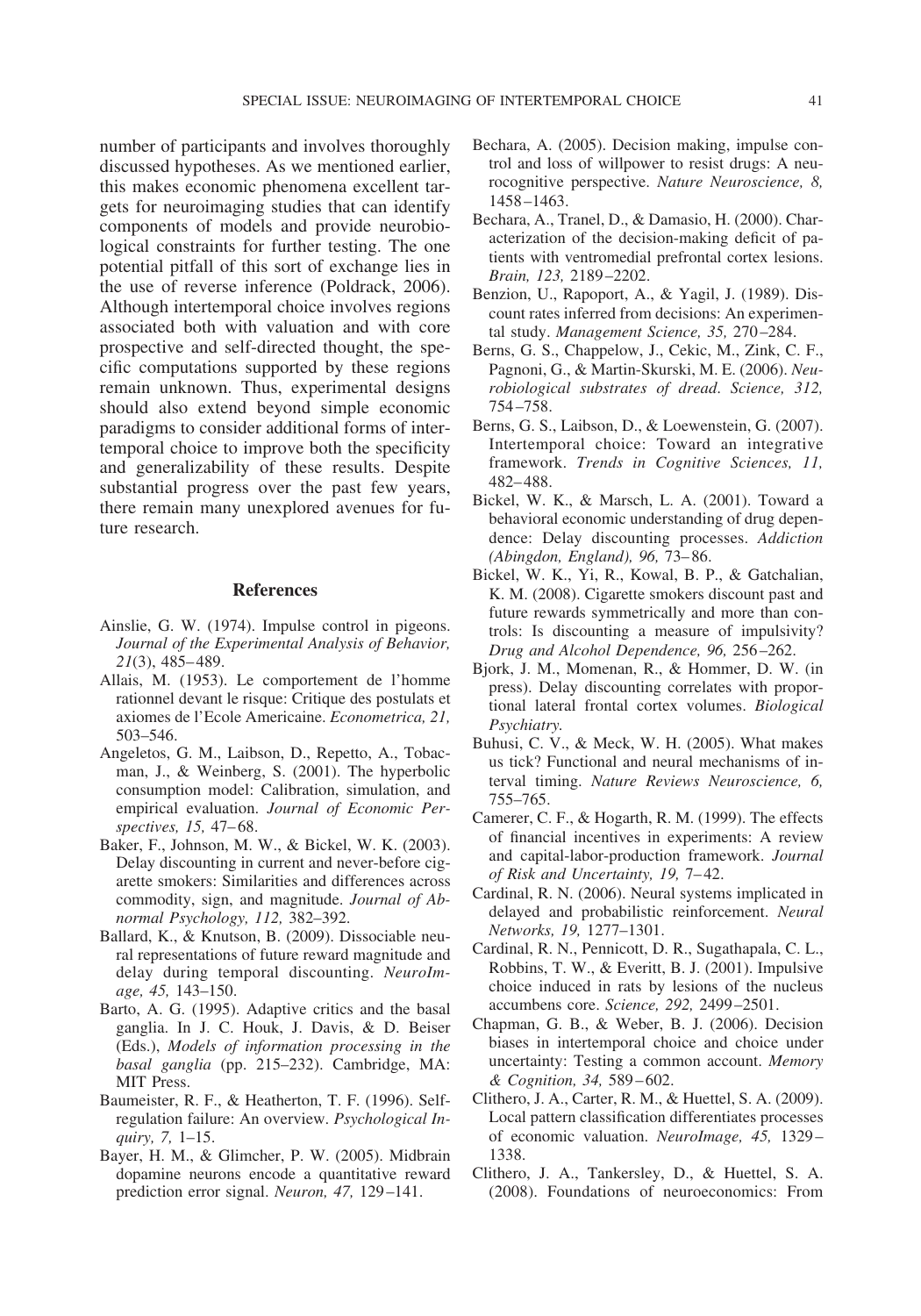philosophy to practice. *Plos Biology, 6,* 2348 – 2353.

- Crean, J. P., de Wit, H., & Richards, J. B. (2000). Reward discounting as a measure of impulsive behavior in a psychiatric outpatient population. *Experimental and Clinical Psychopharmacology, 8,* 155–162.
- Critchfield, T. S., & Kollins, S. H. (2001). Temporal discounting: Basic research and the analysis of socially important behavior. *Journal of Applied Behavior Analysis, 34,* 101–122.
- Deaner, R. O., Khera, A. V., & Platt, M. L. (2005). Monkeys pay per view: Adaptive valuation of social images by rhesus macaques. *Current Biology, 15*(6), 543–548.
- Delgado, M. R., Nystrom, L. E., Fissell, C., Noll, D. C., & Fiez, J. A. (2000). Tracking the hemodynamic responses to reward and punishment in the striatum. *Journal of Neurophysiology, 84,* 3072– 3077.
- Delgado, M. R., Schotter, A., Ozbay, E. Y., & Phelps, E. A. (2008). Understanding overbidding: Using the neural circuitry of reward to design economic auctions. *Science, 321,* 1849 –1852.
- Dickhaut, J., McCabe, K., Nagode, J. C., Rustichini, A., Smith, K., & Pardo, J. V. (2003). The impact of the certainty context on the process of choice. *Proceedings of the National Academy of Sciences, USA, 100,* 3536 –3541.
- Ernst, M., & Paulus, M. P. (2005). Neurobiology of decision making: A selective review from a neurocognitive and clinical perspective. *Biological Psychiatry, 58,* 597– 604.
- Ersner-Hershfield, H., Wimmer, G. E., & Knutson, B. (2008). Saving for the future self: Neural measures of future self-continuity predict temporal discounting. *Social Cognitive and Affective Neuroscience, 4,* 85–92*.*
- Field, M., Santarcangelo, M., Sumnall, H., Goudie, A., & Cole, J. (2006). Delay discounting and the behavioural economics of cigarette purchases in smokers: The effects of nicotine deprivation. *Psychopharmacology, 186,* 255–263.
- Frederick, S., Loewenstein, G., & O'Donoghue, T. (2002). Time discounting and time preference: A critical review. *Journal of Economic Literature, 40,* 351– 401.
- Fudenberg, D., & Levine, D. K. (2006). A dual-self model of impulse control. *American Economic Review, 96,* 1449 –1476.
- Giordano, L. A., Bickel, W. K., Loewenstein, G., Jacobs, E. A., Marsch, L., & Badger, G. J. (2002). Mild opioid deprivation increases the degree that opioid-dependent outpatients discount delayed heroin and money. *Psychopharmacology (Berl), 163,* 174 –182.
- Glimcher, P. W., Kable, J., & Louie, K. (2007). Neuroeconomic studies of impulsivity: Now or

just as soon as possible? *American Economic Review, 97,* 142–147.

- Gottfried, J. A., O'Doherty, J., & Dolan, R. J. (2003). Encoding predictive reward value in human amygdala and orbitofrontal cortex. *Science, 301,* 1104 – 1107.
- Green, L., & Myerson, J. (1996). Exponential versus hyperbolic discounting of delayed outcomes: Risk and waiting time. *American Zoologist, 36,* 496 – 505.
- Green, L., & Myerson, J. (2004). A discounting framework for choice with delayed and probabilistic rewards. *Psychological Bulletin, 130,* 769 – 792.
- Gregorios-Pippas, L., Tobler, P. N., & Schultz, W. (2009). Short-term temporal discounting of reward value in human ventral striatum. *Journal of Neurophysiology, 101,* 1507–1523.
- Hariri, A. R., Brown, S. M., Williamson, D. E., Flory, J. D., de Wit, H., & Manuck, S. B. (2006). Preference for immediate over delayed rewards is associated with magnitude of ventral striatal activity. *Journal of Neuroscience, 26,* 13213–13217.
- Harrington, D. L., Boyd, L. A., Mayer, A. R., Sheltraw, D. M., Lee, R. R., Huang, M. X., & Rao, S. M. (2004). Neural representation of interval encoding and decision making. *Cognitive Brain Research, 21,* 193–205.
- Hayden, B. Y., & Platt, M. L. (2007). Temporal discounting predicts risk sensitivity in rhesus macaques. *Current Biology, 17,* 49 –53.
- Hoffman, W., Schwartz, D., Huckans, M., McFarland, B., Meiri, G., Stevens, A., & Mitchell, S. H. (2008). Cortical activation during delay discounting in abstinent methamphetamine dependent individuals. *Psychopharmacology, 201,* 183–193.
- Hsu, M., Bhatt, M., Adolphs, R., Tranel, D., & Camerer, C. F. (2005). Neural systems responding to degrees of uncertainty in human decision-making. *Science, 310,* 1680 –1683.
- Huettel, S. A., Stowe, C. J., Gordon, E. M., Warner, B. T., & Platt, M. L. (2006). Neural signatures of economic preferences for risk and ambiguity. *Neuron, 49,* 765–775.
- Izawa, E. I., Zachar, G., Yanagihara, S., & Matsushima, T. (2003). Localized lesion of caudal part of lobus parolfactorius caused impulsive choice in the domestic chick: Evolutionarily conserved function of ventral striatum. *Journal of Neuroscience, 23,* 1894 –1902.
- Johnson, M. W., & Bickel, W. K. (2002). Withinsubject comparison of real and hypothetical money rewards in delay discounting. *Journal of the Experimental Analysis of Behavior, 77,* 129 –146.
- Kable, J. W., & Glimcher, P. W. (2007). The neural correlates of subjective value during intertemporal choice. *Nature Neuroscience, 10,* 1625–1633.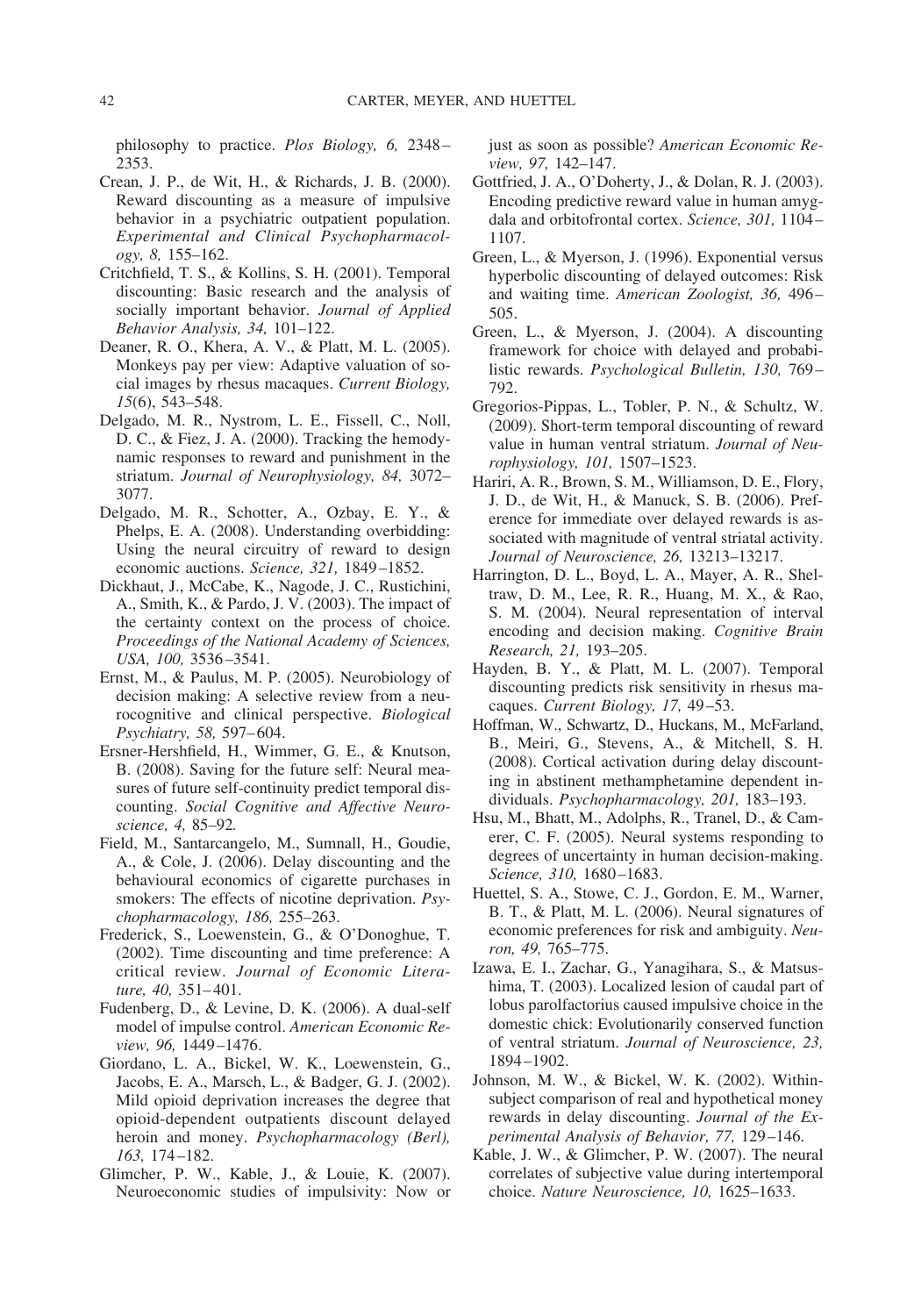- Kagel, J. H., & Roth, A. E. (1997). *The handbook of experimental economics.* Princeton, NJ: Princeton University Press.
- Kahneman, D. (2003). Maps of bounded rationality: Psychology for behavioral economics. *American Economic Review, 93,* 1449 –1475.
- Kahneman, D., & Tversky, A. (1979). Prospect theory: An analysis of decision under risk. *Econometrica, 47,* 263–291.
- Kalenscher, T., & Pennartz, C. M. A. (2008). Is a bird in the hand worth two in the future? The neuroeconomics of intertemporal decision-making. *Progress in Neurobiology, 84,* 284 –315.
- Kalenscher, T., Windmann, S., Diekamp, B., Rose, J., Gunturkun, O., & Colombo, M. (2005). Single units in the pigeon brain integrate reward amount and time-to-reward inan impulsive choice task. *Current Biology, 15,* 594 – 602.
- Kalenscher, T., Windmann, S., Gunturkun, O., Rose, J., Diekamp, B., & Colombo, M. (2004). Single neurons code delay- and amount-dependent subjective reward value and relative reward preference during impulsive decision making. *Journal of Psychophysiology, 18,* 202–202.
- Kheramin, S., Body, S., Ho, M. Y., Velazquez-Martinez, D. N., Bradshaw, C. M., Szabadi, E., ... Anderson, I. M. (2003). Role of the orbital prefrontal cortex in choice between delayed and uncertain reinforcers: A quantitative analysis. *Behavioural Processes, 64,* 239 –250.
- Kirby, K. N., & Marakovic, N. N. (1995). Modeling myopic decisions: Evidence for hyperbolic delaydiscounting within-subjects and amounts. *Organizational Behavior and Human Decision Processes, 64,* 22–30.
- Klein, J. T., Deaner, R. O., & Platt, M. L. (2008). Neural correlates of social target value in macaque parietal cortex. *Current Biology, 18, 419-424*.
- Knutson, B., Adams, C. M., Fong, G. W., & Hommer, D. (2001). Anticipation of increasing monetary reward selectively recruits nucleus accumbens. *Journal of Neuroscience, 21,* 1–5.
- Kobayashi, S., & Schultz, W. (2008). Influence of reward delays on responses of dopamine neurons. *Journal of Neuroscience, 28,* 7837–7846.
- Kuhnen, C. M., & Knutson, B. (2005). The neural basis of financial risk taking. *Neuron, 47,* 763–770.
- Lagorio, C. H., & Madden, G. J. (2005). Delay discounting of real and hypothetical rewards III: Steady-state assessments, forced-choice trials, and all real rewards. *Behavioural Processes, 69,* 173– 187.
- Laibson, D. (1997). Golden eggs and hyperbolic discounting. *Quarterly Journal of Economics, 112,* 443– 477.
- Laibson, D. (1998). Life-cycle consumption and hyperbolic discount functions. *European Economic Review, 42,* 861– 871.
- Laird, A. R., Fox, P. M., Price, C. J., Glahn, D. C., Uecker, A. M., Lancaster, J. L., . . . Fox, P. T. (2005). ALE meta-analysis: Controlling the false discovery rate and performing statistical contrasts. *Human Brain Mapping, 25,* 155–164.
- Lane, S. D., Cherek, D. R., Pietras, C. J., & Tcheremissine, O. V. (2003). Measurement of delay discounting using trial-by-trial consequences. *Behavioural Processes, 64,* 287–303.
- Lau, B., & Glimcher, P. W. (2008). Value representations in the primate striatum during matching behavior. *Neuron, 58,* 451– 463.
- Loewenstein, G. (1996). Out of control: Visceral influences on behavior. *Organizational Behavior and Human Decision Processes, 65,* 272–292.
- Loewenstein, G., O'Donoghue, T., & Rabin, M. (2003). Projection bias in predicting future utility. *Quarterly Journal of Economics, 118,* 1209 –1248.
- Loewenstein, G., & Prelec, D. (1992). Anomalies in intertemporal choice: Evidence and an interpretation. *Quarterly Journal of Economics, 107,* 573– 597.
- Loewenstein, G., & Sicherman, N. (1991). Do workers prefer increasing wage profiles. *Journal of Labor Economics, 9,* 67– 84.
- Loewenstein, G. F. (1988). Frames of mind in intertemporal choice. *Management Science*, 34, 200-214.
- Loewenstein, G. F., & Prelec, D. (1993). Preferences for sequences of outcomes. *Psychological Review, 100,* 91–108.
- Luhmann, C. C., Chun, M. M., Yi, D.-J., Lee, D., & Wang, X.-J. (2008). Neural Dissociation of Delay and Uncertainty in Intertemporal Choice. *Journal of Neuroscience, 28,* 14459 –14466.
- Madden, G. J., Begotka, A. M., Raiff, B. R., & Kastern, L. L. (2003). Delay discounting of real and hypothetical rewards. *Experimental and Clinical Psychopharmacology, 11,* 139 –145.
- Madden, G. J., Raiff, B. R., Lagorio, C. H., Begotka, A. M., Mueller, A. M., Hehli, D. J., & Begotka, A. M. (2004). Delay discounting of potentially real and hypothetical rewards: II. Between- and withinsubject comparisons. *Experimental and Clinical Psychopharmacology, 12,* 251–261.
- Magen, E., Dweck, C. S., & Gross, J. J. (2008). The hidden-zero effect: Representing a single choice as an extended sequence reduces impulsive choice. *Psychological Science, 19,* 648 – 649.
- Mazur, J. E. (1987). An adjusting procedure for studying delayed reinforcement. In M. L. Commons, J. E. Mazur, J. A. Nevin, & H. Rachlin (Eds.), *Quantitative Analysis of Behavior* (Vol. 5, pp. 55–73). Hillsdale, NJ: Erlbaum.
- McClure, S. M., Ericson, K. M., Laibson, D. I., Loewenstein, G., & Cohen, J. D. (2007). Time discounting for primary rewards. *Journal of Neuroscience, 27,* 5796 –5804.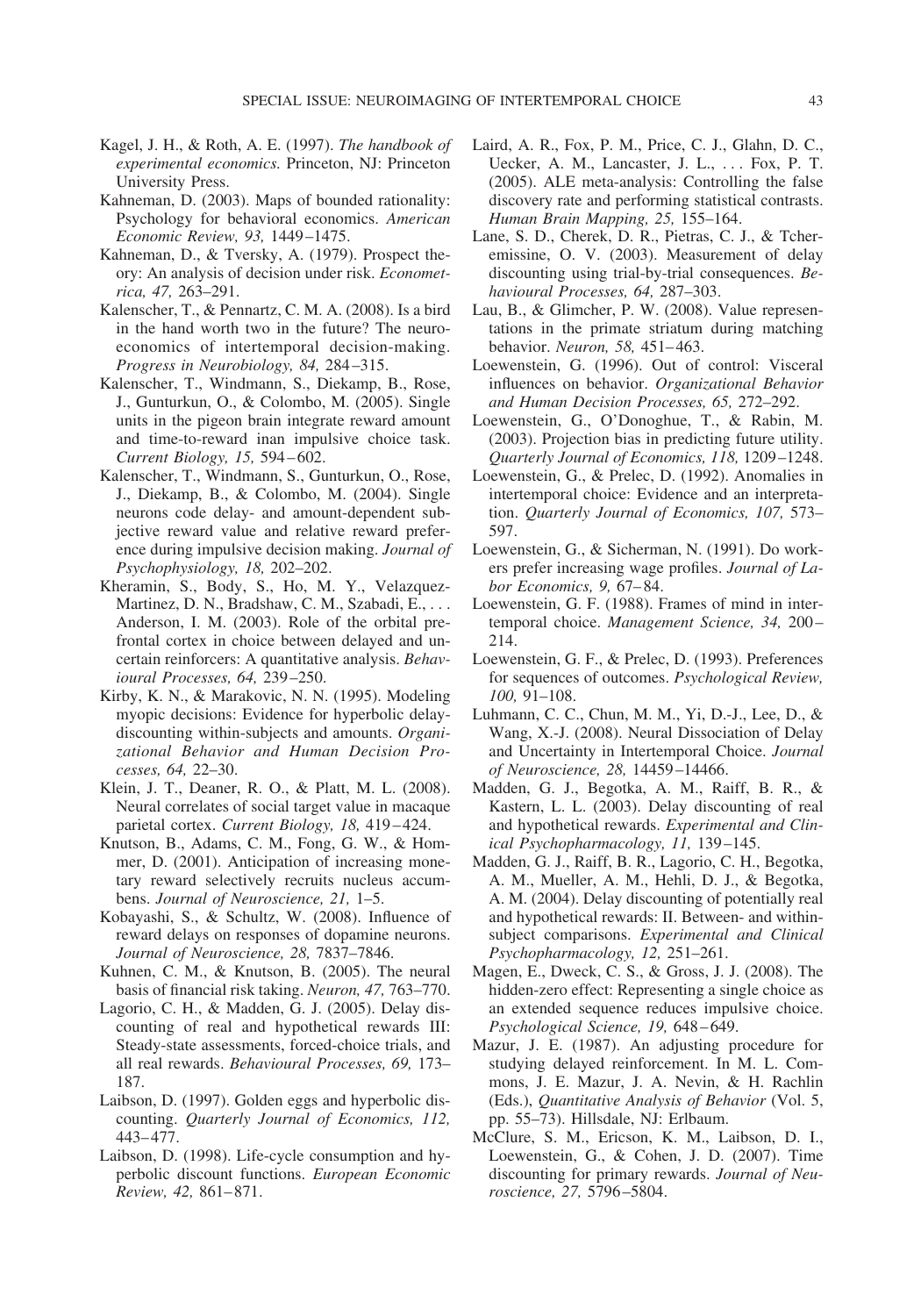- McClure, S. M., Laibson, D. I., Loewenstein, G., & Cohen, J. D. (2004). Separate neural systems value immediate and delayed monetary rewards. *Science, 306,* 503–507.
- Mischel, T. (1972). Explanation in Behavioural Sciences–Borger, R. and Cioffi, F. *Contemporary Psychology, 17,* 51–52.
- Mischel, W., Shoda, Y., & Peake, P. K. (1988). The nature of adolescent competencies predicted by preschool delay of gratification. *Journal of Personality and Social Psychology, 54,* 687– 696.
- Mitchell, S. H. (2004). Effects of short-term nicotine deprivation on decision-making: Delay, uncertainty and effort discounting. *Nicotine & Tobacco Research, 6,* 819 – 828.
- Montague, P. R., & Berns, G. S. (2002). Neural economics and the Biological substrates of valuation. *Neuron, 36,* 265–284.
- Montague, P. R., & King-Casas, B. (2007). Efficient statistics, common currencies and the problem of reward-harvesting. *Trends in Cognitive Sciences, 11,* 514 –519.
- Morris, G., Nevet, A., Arkadir, D., Vaadia, E., & Bergman, H. (2006). Midbrain dopamine neurons encode decisions for future action. *Nature Neuroscience, 9,* 1057–1063.
- Mulcahy, N. J., & Call, J. (2006). Apes save tools for future use. *Science, 312,* 1038 –1040.
- Myerson, J., Green, L., Hanson, J. S., Holt, D. D., & Estle, S. J. (2003). Discounting delayed and probabilistic rewards: Processes and traits. *Journal of Economic Psychology, 24,* 619 – 635.
- O'Doherty, J., Dayan, P., Schultz, J., Deichmann, R., Friston, K., & Dolan, R. J. (2004). Dissociable roles of ventral and dorsal striatum in instrumental conditioning. *Science, 304,* 452– 454.
- O'Doherty, J. P., Deichmann, R., Critchley, H. D., & Dolan, R. J. (2002). Neural responses during anticipation of a primary taste reward. *Neuron, 33,* 815– 826.
- O'Donoghue, T., & Rabin, M. (2000). The economics of immediate gratification. *Journal of Behavioral Decision Making, 13,* 233–250.
- Odum, A. L., & Rainaud, C. P. (2003). Discounting of delayed hypothetical money, alcohol, and food. *Behavioural Processes, 64,* 305–313.
- Ohmura, Y., Takahashi, T., & Kitamura, N. (2005). Discounting delayed and probabilistic monetary gains and losses by smokers of cigarettes. *Psychopharmacology, 182,* 508 –515.
- Ok, E. A., & Masatlioglu, Y. (2007). A theory of (relative) discounting. *Journal of Economic Theory, 137,* 214 –245.
- Paulus, M. P., Feinstein, J. S., Tapert, S. F., & Liu, T. T. (2004). Trend detection via temporal difference model predicts inferior prefrontal cortex activation during acquisition of advantageous action selection. *NeuroImage, 21,* 733–743.
- Paulus, M. P., Rogalsky, C., Simmons, A., Feinstein, J. S., & Stein, M. B. (2003). Increased activation in the right insula during risk-taking decision making is related to harm avoidance and neuroticism. *NeuroImage, 19,* 1439 –1448.
- Perry, J. L., & Carroll, M. E. (2008). The role of impulsive behavior in drug abuse. *Psychopharmacology, 200,* 1–26.
- Phelps, E. S. (1968). Myopia and inconsistency in dynamic utility maximization. *The Review of Economic Studies, 35*(185).
- Plichta, M. M., Vasic, N., Wolf, R. C., Lesch, K.-P., Brummer, D., Jacob, C., Fallgatter, A. J., & Gron, G. (2009). Neural hyporesponsiveness and hyperresponsiveness during immediate and delayed reward processing in adult attention-deficit/hyperactivity disorder. *Biological Psychiatry, 65,* 7–14.
- Poldrack, R. A. (2006). Can cognitive processes be inferred from neuroimaging data? *Trends in Cognitive Sciences, 10,* 59 – 63.
- Prelec, D., & Loewenstein, G. (1991). Decisionmaking over time and under uncertainty: A common approach. *Management Science, 37,* 770 – 786.
- Preuschoff, K., Bossaerts, P., & Quartz, S. R. (2006). Neural differentiation of expected reward and risk in human subcortical structures. *Neuron, 51,* 381– 390.
- Raby, C. R., Alexis, D. M., Dickinson, A., & Clayton, N. S. (2007). Planning for the future by western scrub-jays. *Nature, 445,* 919 –921.
- Rachlin, H., Brown, J., & Cross, D. (2000). Discounting in judgments of delay and probability. *Journal of Behavioral Decision Making, 13,* 145–159.
- Raineri, A., & Rachlin, H. (1993). The effect of temporal constraints on the value of money and other commodities. *Journal of Behavioral Decision Making, 6,* 77–94.
- Read, D. (2001). Is time-discounting hyperbolic or subadditive? *Journal of Risk and Uncertainty, 23,* 5–32.
- Reynolds, B., Karraker, K., Horn, K., & Richards, J. B. (2003). Delay and probability discounting as related to different stages of adolescent smoking and non-smoking. *Behavioural Processes, 64,* 333–344.
- Reynolds, B., Richards, J. B., Horn, K., & Karraker, K. (2004). Delay discounting and probability discounting as related to cigarette smoking status in adults. *Behavioural Processes, 65,* 35– 42.
- Richards, J. B., Mitchell, S. H., Wit, H. D., & Seiden, L. S. (1997). Determination of discount functions in rats with an adjusting-amount procedure. *Journal of the Experimental Analysis of Behavior, 67,* 353–366.
- Rogers, R. D., Owen, A. M., Middleton, H. C., Williams, E. J., Pickard, J. D., Sahakian, B. J., & Robbins, T. W. (1999). Choosing between small,